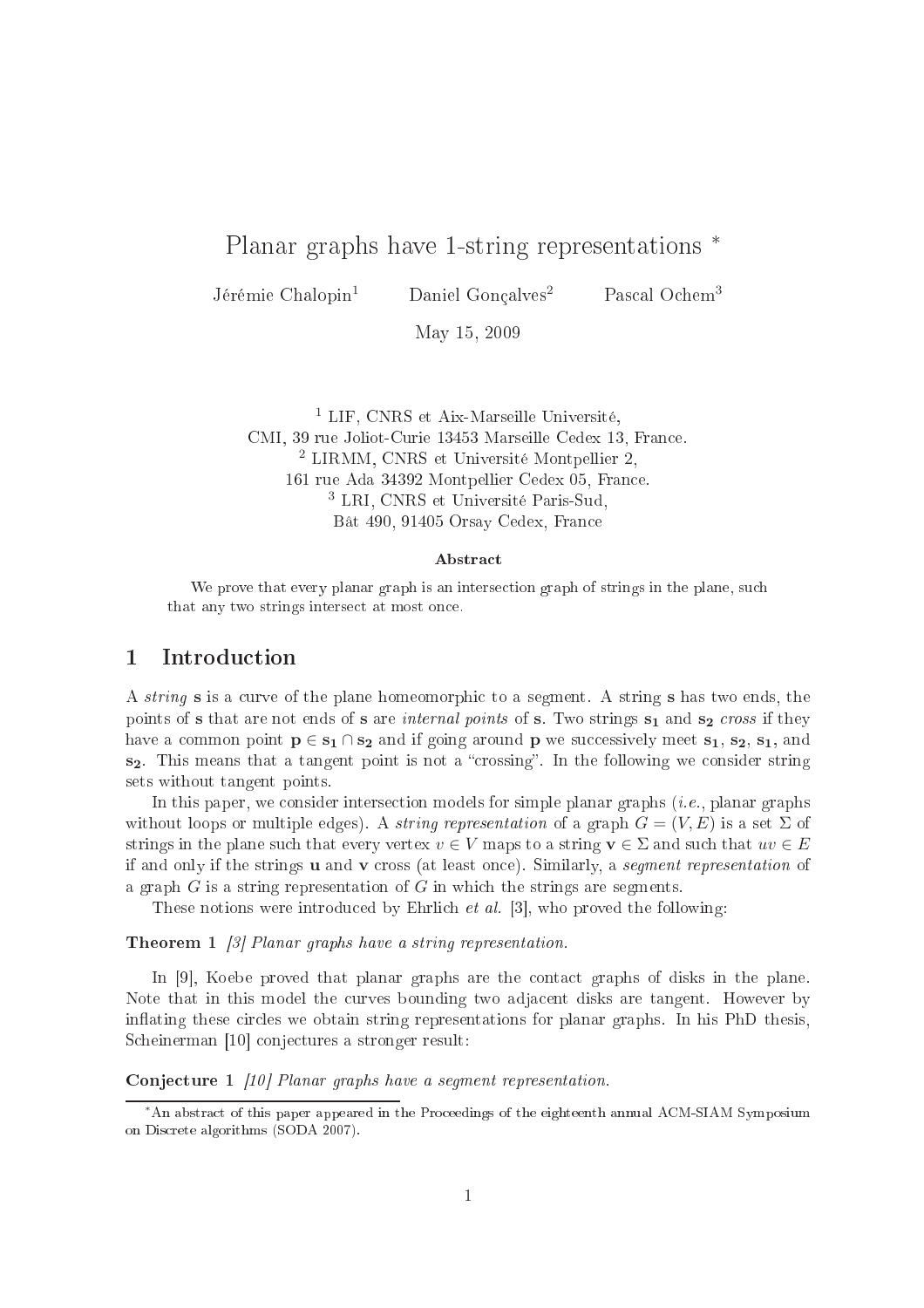Hartman et al. [8] and de Fraysseix et al. [4] proved Conjecture 1 for bipartite planar graphs. Castro *et al.* [1] proved Conjecture 1 for triangle-free planar graphs. Recently de Fraysseix and Ossona de Mendez  $[6]$  extended this to planar graphs that have a 4-coloring in which every induced cycle of length 4 uses at most 3 colors. Observe that, since parallel segments never cross, a set of parallel segments in a segment representation of a graph induces a stable set of vertices. The construction in  $[4, 8]$  (resp. [1]) has the nice property that there are only 2 (resp. 3) possible slopes for the segments. So the construction induces a 2-coloring (resp. 3oloring) of G. Note that Castro et al. do not prove the 3olorability of trianglefree planar graphs, they use su
h oloring of the graphs (by Grötzs
h's Theorem) in their construction. West [11] proposed a stronger version of Conjecture 1 in which only 4 slopes are allowed, thus using the fact that these graphs are 4-colorable.

Notice that two segments cross at at most one point, whereas in the construction of Theorem 1, strings may cross twice. Let us define a 1-string representation as a string representation in which any two strings cross at most once. Thus the following theorem is a step towards Conjecture 1.

### Theorem 2 Planar graphs have a 1-string representation.

Note that if we would allow and consider tangent points, this theorem would directly follow from Koebe's theorem. Theorem 2 answers an open problem of de Fraysseix and Ossona de Mendez  $[5]$ . In the same article they noticed that Theorem 2 implies that any planar multigraph has a string representation su
h that the number of rossings between two strings equals the number of edges between the two orresponding verti
es.

In the next section we provide some definitions and prove that it is sufficient to prove this theorem for triangulations. Se
tion 3 is devoted to the study of string representations of 4onne
ted triangulations. In this se
tion we use a de
omposition te
hnique of 4onne
ted triangulations that is inspired on Whitney's work [12] and that was recently used by the second author  $[7]$ . Then in Section 4 we finally prove Theorem 2 for all triangulations.

#### $\overline{2}$ Preliminaries

#### 2.1Restri
tion to triangulations

### Lemma 1 Every planar graph is an induced subgraph of some planar triangulation.

**Proof.** Let G be a planar graph embedded in the plane  $(i.e.$  a plane graph). The graph  $h(G)$  is obtained from G by adding in every face f of G a new vertex  $v_f$  adjacent to every vertex incident to f in G. Notice that  $h(G)$  is also a plane graph and that G is an induced subgraph of  $h(G)$ . Moreover  $h(G)$  is connected,  $h(h(G))$  is 2-connected, and  $h(h(h(G)))$  is a triangulation.

Note that we have to apply the h operator several times: if a facial walk goes through the same vertex several times, sin
e multiples edges are not allowed, we obtain a non-triangular face.  $\Box$ 

It is clear that a 1-string representation of a triangulation  $T$  induces a 1-string representation for any of its induced subgraphs. It is thus sufficient to prove Theorem 2 for triangulations.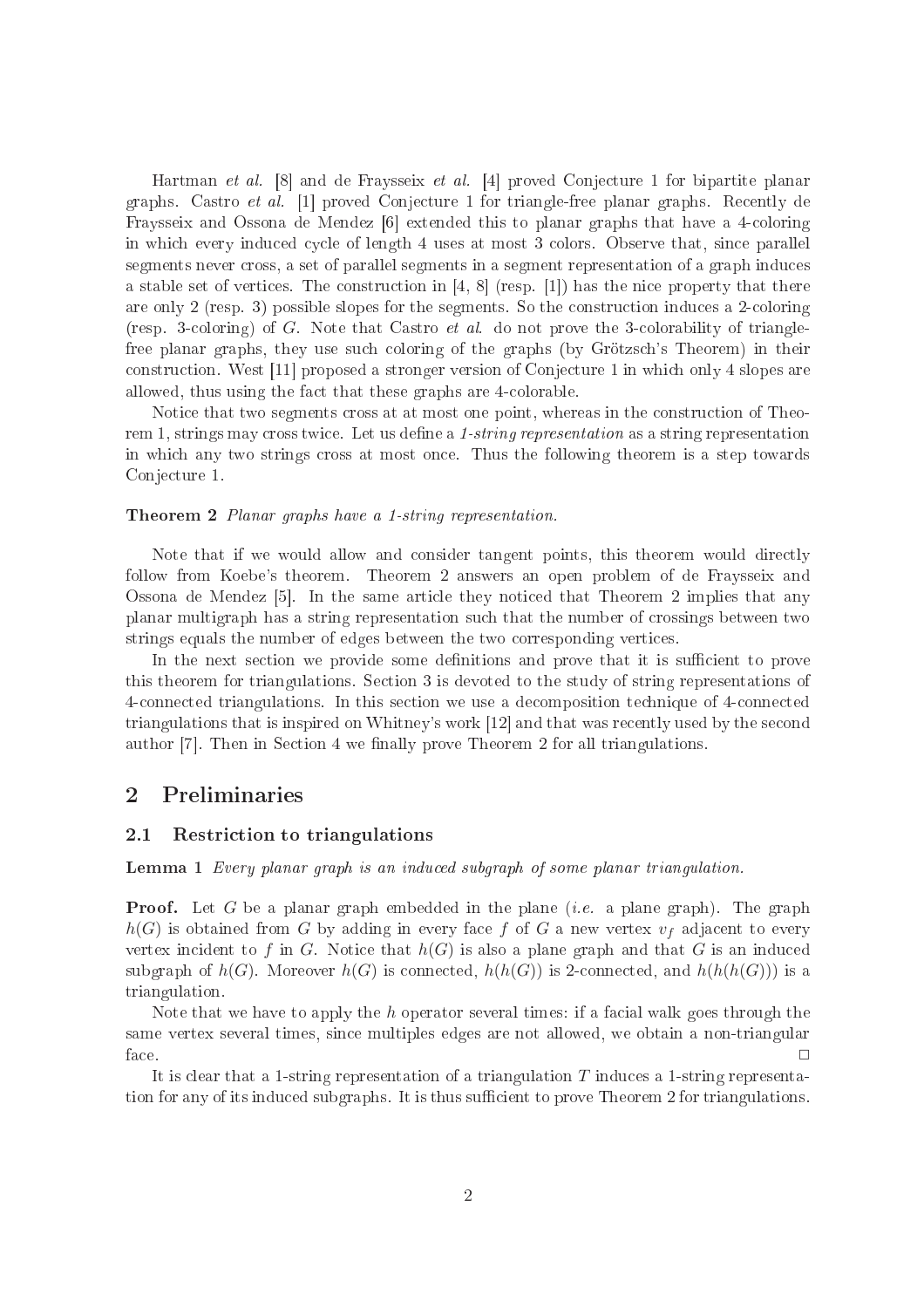#### 2.2String Representations

In a plane graph  $G$ , the unbounded face of  $G$  is called the *outer-face* and every other face of G is an *inner-face* of G. An *outer-vertex* (resp. *outer-edge*) of G is a vertex (resp. edge) of G incident to the outer-face. The other vertices (resp. edges) of G are *inner-vertices* (resp. inner-edges). The set of outer-vertices (resp. outer-edges, inner-vertices, and inner-edges) of G is denoted by  $V_o(G)$  (resp.  $E_o(G)$ ,  $V_i(G)$ , and  $E_i(G)$ ). A near-triangulation is a plane graph in which all the inner-faces are triangles. An edge uv is a *chord* of some near-triangulation  $T$ if uv is an inner-edge linking two outer-verti
es. From now on, we use the following notation: the strings corresponding to vertices of a graph  $G$  are denoted by bold letters, *i.e.*, for any  $v \in V(G)$  we denote its corresponding string by **v**. We need that in a 1-string representation of a plane graph  $G$ , each face of  $G$  corresponds to some topological region of the string representation.

**Definition 1** Let  $G = (V, E)$  be a plane graph with a 1-string representation  $\Sigma$ . Given a face abc of G, consider a triplet  $(a, b, c)$  of its incident vertices. An  $(a, b, c)$ -region abc is a region of the plane homeomorphic to a disk such that (see Figure 1):

- for any vertex  $v \neq a$ , b, and c we have  $abc \cap v = \emptyset$  (i.e., abc intersects only with  $\mathbf{a}, \mathbf{b}, \mathbf{c}$ ,
- abc ∩ a ∩ b =  $\emptyset$ , abc ∩ b ∩ c =  $\emptyset$ , and abc ∩ c ∩ a =  $\emptyset$  (i.e., a, b, c intersect outside abc),
- both  $abc \cap b$  and  $abc \cap c$  are connected,
- the boundary of abc successively crosses (clockwise or anticlockwise)  $a, a, b, b, c, a, c$ .



Figure 1: An  $(a, b, c)$ -region abc.

Note that according to this definition  $abc \cap a$  has two components and one end of a is in abc. Note that the order in the triplet  $(a, b, c)$  matters: a region  $\tau$  of the plane cannot be an  $(a, b, c)$ -region and a  $(c, b, a)$ -region for example. A region **abc** of the plane is an  $\{a, b, c\}$ region if it is either an  $(a, b, c)$ -region, an  $(a, c, b)$ -region, a  $(b, a, c)$ -region, a  $(b, c, a)$ -region, a  $(c, a, b)$ -region, or a  $(c, b, a)$ -region. When the vertices a, b, and c are not mentioned, we call such a region a *face-region*.

**Definition 2** A strong 1-string representation (S-representation, for short) of a near-triangulation T is a pair  $(\Sigma, R)$  such that: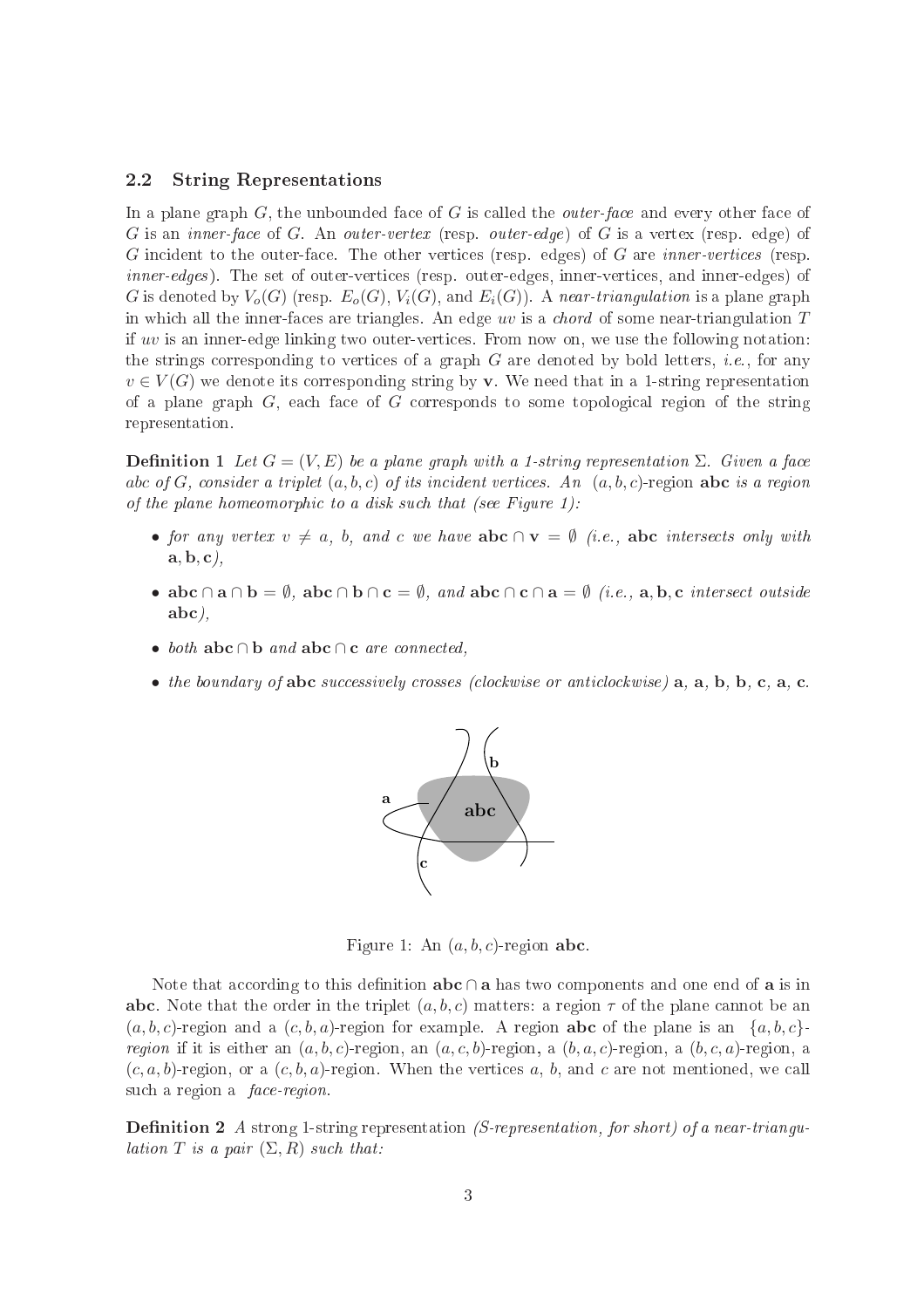- (1)  $\Sigma$  is a 1-string representation of T,
- $(2)$  R is a set of disjoint face-regions such that for every inner-face abc of T. R contains an  ${a, b, c}$ -region.

A partial strong 1-string representation (PS-representation, for short) of a near-triangulation T is a triplet  $(\Sigma, R, F)$  in which  $F \subseteq E(T)$  and such that  $(\Sigma, R)$  is a strong 1-string representation of  $T$  without the crossings corresponding to the edges of  $F$ .

In a PS-representation  $(\Sigma, R, F)$  of T, note that  $\Sigma$  is a 1-string representation of  $T \setminus F$ and that each inner-face of  $T$  has a corresponding face-region in  $R$ .

### 2.3 Special Triangulations

In a near-triangulation T, a separating 3-cycle C is a cycle of length 3 such that some vertices of T lie inside C whereas other verti
es lie outside. It is well known that a triangulation is 4-connected if and only if it contains no separating 3-cycle. In [12], Whitney considered a special family of near-triangulations, it is why we call them W-triangulations.

**Definition 3** A W-triangulation is a 2-connected near-triangulation containing no separating  $3$ -cucle.

In particular, any 4-connected triangulation is a W-triangulation. Note that since a Wtriangulation has no cut vertex, its outer-edges induce a cycle. The following lemma gives a sufficient condition for a subgraph of a W-triangulation  $T$  to be a W-triangulation.

**Lemma 2** Let  $T$  be a W-triangulation and consider a cycle  $C$  of  $T$ . The subgraph induced by the vertices lying on and inside  $C$  is a W-triangulation.

**Proof.** Consider the near-triangulation  $T'$  inside some cycle C of T. By definition, T has no separating 3-cycle and consequently  $T'$  does not have any separating 3-cycle. Since  $T'$  is clearly connected and has more than two vertices, we prove that it is 2-connected by showing that it does not contain any cut vertex.

Since the cycle C delimits the outer-face of T', any vertex  $v \in V(T')$  appears at most once on the outer face. Since the outerface appears at most once around  $v$  and since all its other incident faces are triangles,  $T'$  contains a path linking all the neighbors of v. This implies that  $T' \setminus v$  is connected and thus  $T'$  has no cut vertex.

**Definition 4** A W-triangulation  $T$  is 3-bounded if the outer-boundary of  $T$  is the union of three paths  $(a_1, \ldots, a_p)$ ,  $(b_1, \ldots, b_q)$ , and  $(c_1, \ldots, c_r)$  that satisfy the following conditions (see Figure 2):

- $a_1 = c_r$ ,  $b_1 = a_p$  and  $c_1 = b_q$
- the paths are non-trivial, i.e.,  $p \geq 2$ ,  $q \geq 2$  and  $r \geq 2$ .
- there exists no chord  $a_i a_j$ ,  $b_i b_j$  or  $c_i c_j$ .

Such a 3-boundary of T will be denoted by  $(a_1, \ldots, a_n)$ - $(b_1, \ldots, b_n)$ - $(c_1, \ldots, c_r)$ .

In the following, we will use the order on the three paths and their directions, *i.e.*,  $(a_1, \ldots, a_p)$ - $(b_1, \ldots, b_q)$ - $(c_1, \ldots, c_r)$  will be different from  $(b_1, \ldots, b_q)$ - $(c_1, \ldots, c_r)$ - $(a_1, \ldots, a_p)$ and  $(a_p, \ldots, a_1)$ - $(c_r, \ldots, c_1)$ - $(b_q, \ldots, b_1)$ .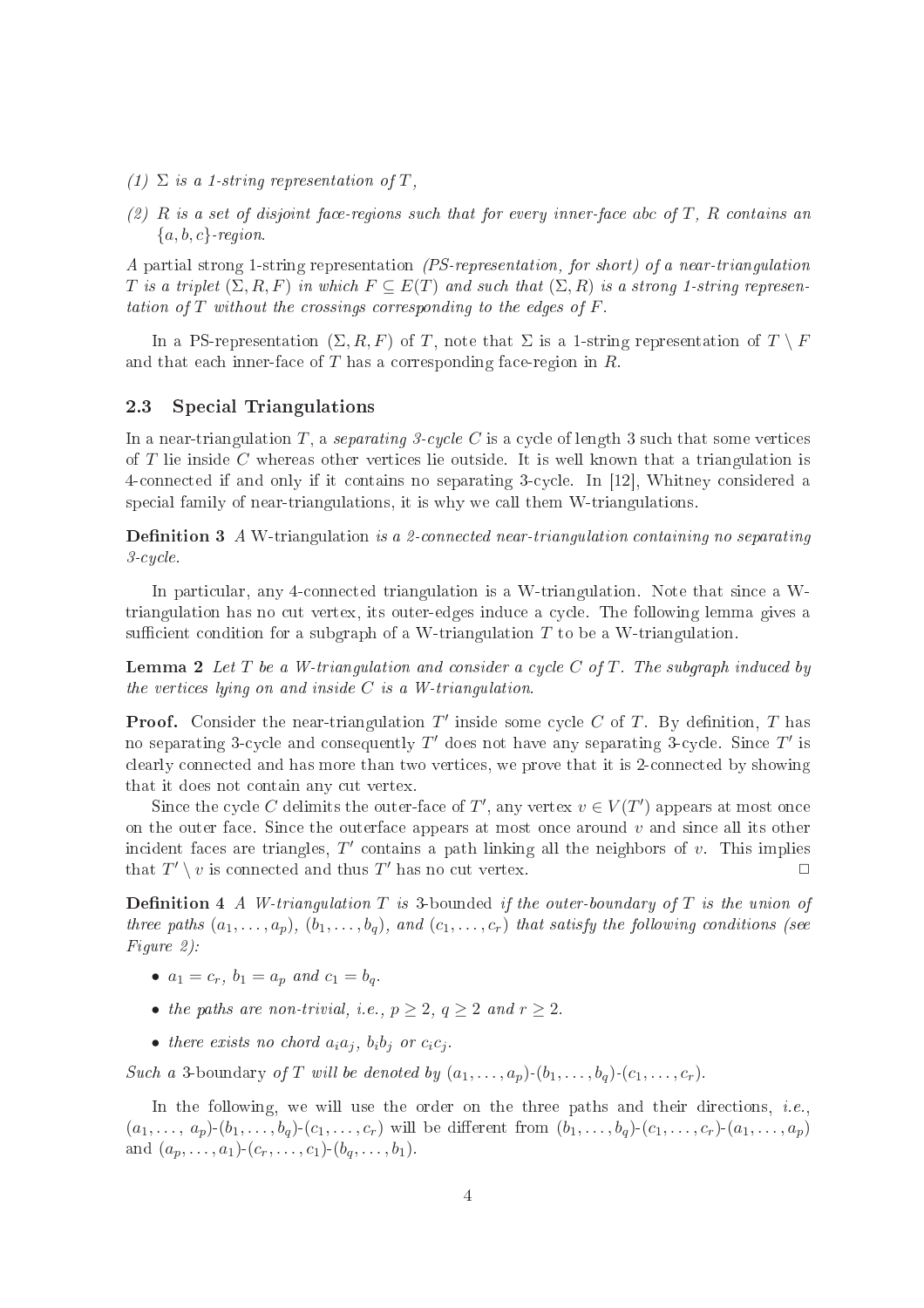

Figure 2: 3-boundary of  $T$ .

### 3Proof for 4onne
ted triangulations.

The following property describes the shape of a PS-representation of a 3-bounded W-triangulation.

**Property 1** Consider a 3-bounded W-triangulation T with a 3-boundary  $(a_1, \ldots, a_n)$ - $(b_1, \ldots, b_n)$  $b_q$ )-(c<sub>1</sub>,..., c<sub>r</sub>). The W-triangulation T has Property 1 if T has a PS-representation  $(\Sigma, R, F)$ contained inside a region  $\tau$  of the plane homeomorphic to the disk that satisfies the following properties (see Figure 3):

(a)  $F = E_o(T) \setminus \{a_1 a_2\}$  (i.e., the missing crossings correspond to the outer edges, except  $a_1 a_2$ ),

(b) on the boundary of  $\tau$  we successively have the ends of  $a_2, a_3, \ldots, a_p, b_1, \ldots, b_q, c_1, \ldots, c_r$ .

If going clockwise (resp. anticlockwise) around the boundary of  $\tau$ , we cross the strings in the order described in  $(b)$ , we say that the PS-representation is *clockwise* (resp. *anticlock*wise). Note that by an axial symmetry, one can obtain a clockwise PS-representation from an anticlockwise PS-representation, and vice versa. Observe that since  $a_p = b_1$ ,  $b_q = c_1$ , and  $c_r = a_1$ , both ends of  $b_1$  and  $c_1$  lie on the boundary of  $\tau$ , but it is not the case for  $a_1$  or any other string (*i.e.*, all the strings appearing on the boundary of  $\tau$  have an end inside  $\tau$  except  $\mathbf{b}_1$  and  $\mathbf{c}_1$ ).



Figure 3: Property 1

Before proving that ea
h 3-bounded W-triangulation has Property 1, we give some definitions and we present Property 2. Consider a 3-bounded W-triangulation  $T \neq K_3$  whose boundary is  $(a_1, \ldots, a_p)$ - $(b_1, \ldots, b_q)$ - $(c_1, \ldots, c_r)$  and such that T does not contain any chord  $a_i b_j$  or  $a_i c_j$ . Let  $D \subseteq V_i(T)$  be the set of inner-vertices of T that are adjacent to some vertex  $a_i$  with  $i > 1$  (the black vertices on the left of Figure 4). Since T has at least 4 vertices, no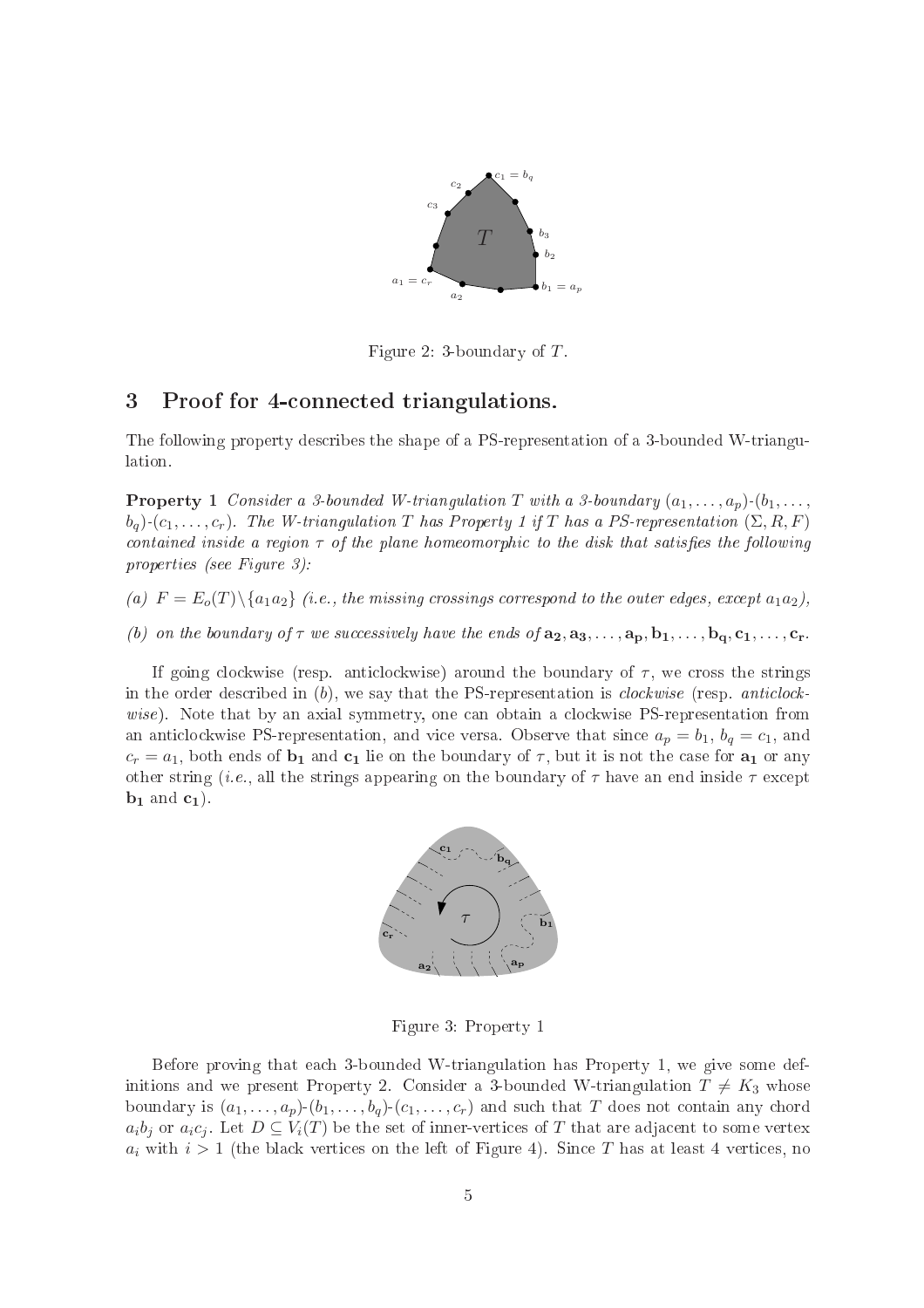separating 3-cycle, and no chord  $a_i a_j$ ,  $a_i b_j$ , or  $a_i c_j$ , then  $a_1$  and  $a_2$  (resp.  $b_1$  and  $b_2$ ) have exactly one common neighbor in  $V_i(T)$  that will be denoted a (resp.  $d_1$ ).

Since there is no chord  $a_i a_j$ ,  $a_i b_j$ , or  $a_i c_j$ , for each vertex  $a_i$  with  $i \in [2, p-1]$ , all the neighbors of  $a_i$  (resp.  $a_p$ ) except  $a_{i-1}$  and  $a_{i+1}$  (resp.  $a_{p-1}$  and  $b_2$ ) are in D. Since for each  $i \in [2, p]$ , there is a path linking the neighbors of  $a_i$  in D, and since the vertices  $a_i$  and  $a_{i+1}$ have a common neighbor in  $D$ , then the set  $D$  induces a connected graph. Since  $a$  is in  $D$ , the set  $D \cup \{a_1\}$  also induces a connected graph.

**Definition 5** The adjacent path of T with respect to the 3-boundary  $(a_1, \ldots, a_p)$ - $(b_1, \ldots, b_q)$ - $(c_1, \ldots, c_r)$  is the shortest path linking  $d_1$  and  $a_1$  in  $T[D\cup\{a_1\}]$  (the graph induced by  $D\cup\{a_1\}$ ). This path will be denoted  $(d_1, d_2, \ldots, d_s, a_1)$ .

**Observation 1** There exists neither an edge  $d_i d_j$  with  $2 \leq i+1 < j \leq s$ , nor an edge  $a_1 d_i$ with  $1 \leq i < s$ . Otherwise,  $(d_1, d_2, \ldots, d_s, a_1)$  would not be the shortest path between  $d_1$  and  $a_1$ .



Figure 4: the adjacent path of T and the graph  $T_{d_2a_5}$ .

**Definition 6** For each edge  $d_x a_y \in E(T)$  with  $x \in [1, s]$  and  $y \in [2, p]$ , the graph  $T_{d_x a_y}$  is the graph lying inside the cycle  $C = (a_1, d_s, \ldots, d_x, a_y, \ldots, a_p, b_2, \ldots, b_q, c_2, \ldots, c_r)$  (see Figure 4).

Note that since  $D \subseteq V_i(T),$   $C$  is a cycle and by Lemma 2,  $T_{d_x a_y}$  is a W-triangulation. The following property describes the shape of a PS-representation of  $T_{d_xa_y}$ .

**Property 2** Consider a 3-bounded W-triangulation T with a 3-boundary  $(a_1, \ldots, a_p)$ - $(b_1, \ldots, b_p)$  $(b_q)$ - $(c_1, \ldots, c_r)$  that does not have any chord  $a_i b_j$  or  $a_i c_j$  and let  $(d_1, d_2, \ldots, d_s, a_1)$  be its adjacent path. Consider an edge  $d_x a_y \in E(T)$  with  $y > 1$ . The W-triangulation  $T_{d_x a_y}$  has Property 2 if  $T_{d_xa_y}$  has a PS-representation  $(\Sigma, R, F)$  satisfying the following properties (see Figure 5):

$$
(a) \ \ F = E_o(G) \setminus \{d_x a_y\},
$$

(b) Every string  $\mathbf{v} \in \Sigma \setminus \{d_{\mathbf{x}}, a_{\mathbf{y}}\}$  is contained in a region  $\tau$  of the plane homeomorphic to the disk. Furthermore  $d_x$  and  $a_y$  have their ends in  $\tau$  (or on the boundary of  $\tau$ ) but they cross each other outside  $\tau$ .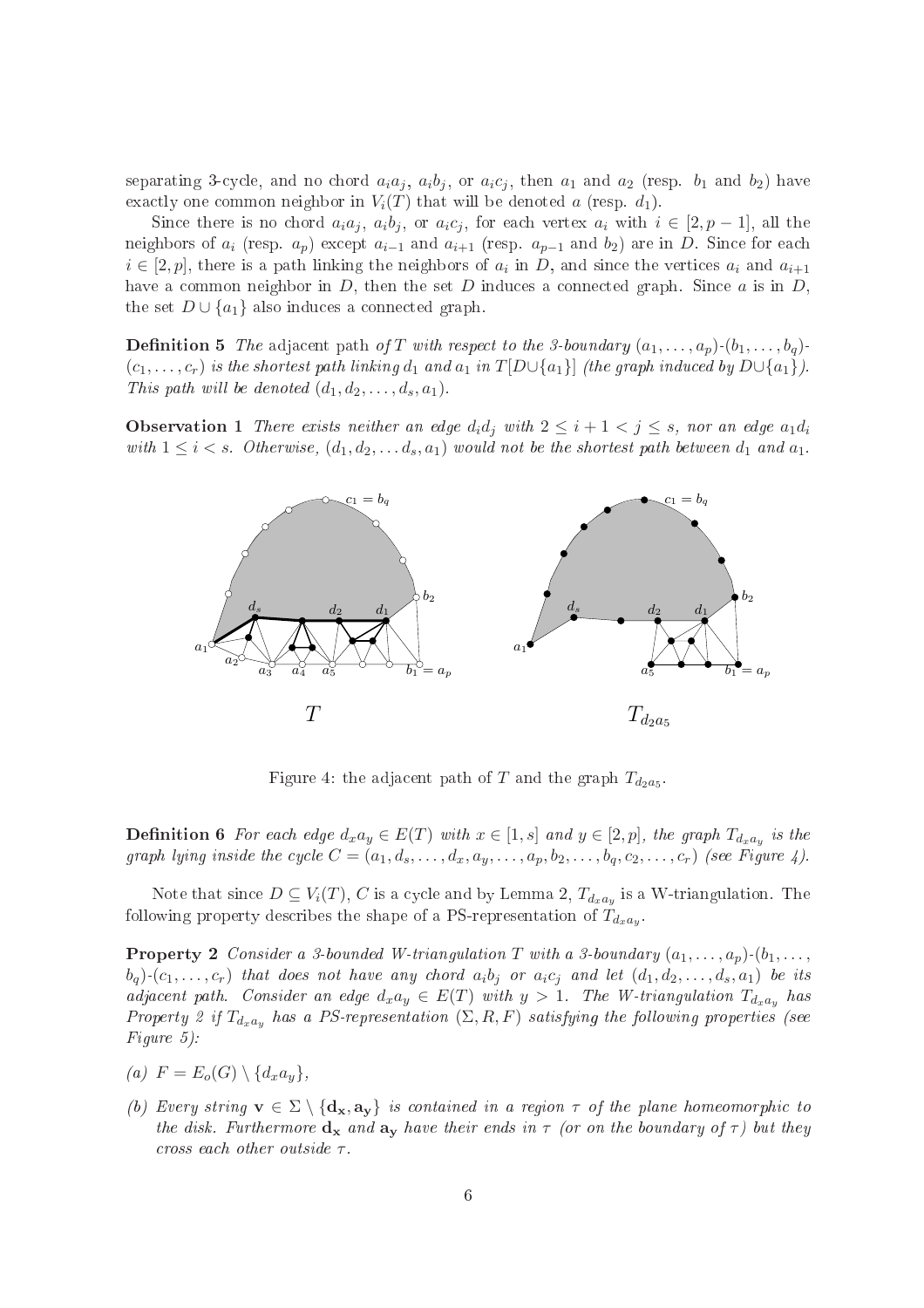- (c) each face-region of R is contained inside  $\tau$ ,
- (d) on the boundary of  $\tau$  we successively have the ends of  $a_y, \ldots, a_p, b_1, \ldots, b_q, c_1, \ldots, c_r$  $a_1, d_s, \ldots, d_{x+1}$ , and then we successively have internal points of  $d_x, a_y, d_x$ , and  $a_y$ .



Figure 5: Property 2.

Here again, if going clockwise (resp. anticlockwise) around the boundary of  $\tau$ , we cross the strings in the order described in  $(d)$ , we say that the PS-representation is *clockwise* (resp. anticlockwise). In the proof of Theorem 2, we only use Property 1. However, in order to prove Property 1, we use Property 2. We prove these two properties by doing a "crossed" induction.

## Proof of Property <sup>1</sup> and Property <sup>2</sup>

We prove, by induction on  $m \geq 3$ , that the following two statements hold:

- Property 1 holds if  $T$  has at most  $m$  edges.
- Property 2 holds if  $T_{d_xa_y}$  has at most m edges.

The initial case,  $m = 3$ , is easy to prove since there is only one W-triangulation having at most 3 edges,  $K_3$ . For Property 1, we have to consider all the possible 3-boundaries of  $K_3$ . All these 3-boundaries are equivalent, so let  $V(K_3) = \{a, b, c\}$  and consider the 3-boundary  $(a, b)$ - $(b, c)$ - $(c, a)$ . In Figure 6 there is a PS-representation  $(\Sigma, R, F)$  of  $K_3$  with  $F = \{bc, ac\}$ that fulfills Property 1. For Property 2, since a W-triangulation  $T_{d_x a_y}$  has at least 4 vertices,  $a_1, b_1, c_1$ , and  $d_1$ , we have  $T_{d_xa_y} \neq K_3$  and there is no W-triangulation  $T_{d_xa_y}$  with at most 3 edges. So by vacuity, Property 2 holds for  $T_{d_x a_y}$  with at most 3 edges.

The induction step applies to both Property 1 and Property 2. This means that we prove Property 1 (resp. Property 2) for the W-triangulations  $T$  (resp.  $T_{d_x a_y}$ ) with  $m$  edges using both Property 1 and Property 2 on W-triangulations with less than  $m$  edges. We first prove the indu
tion for Property 1.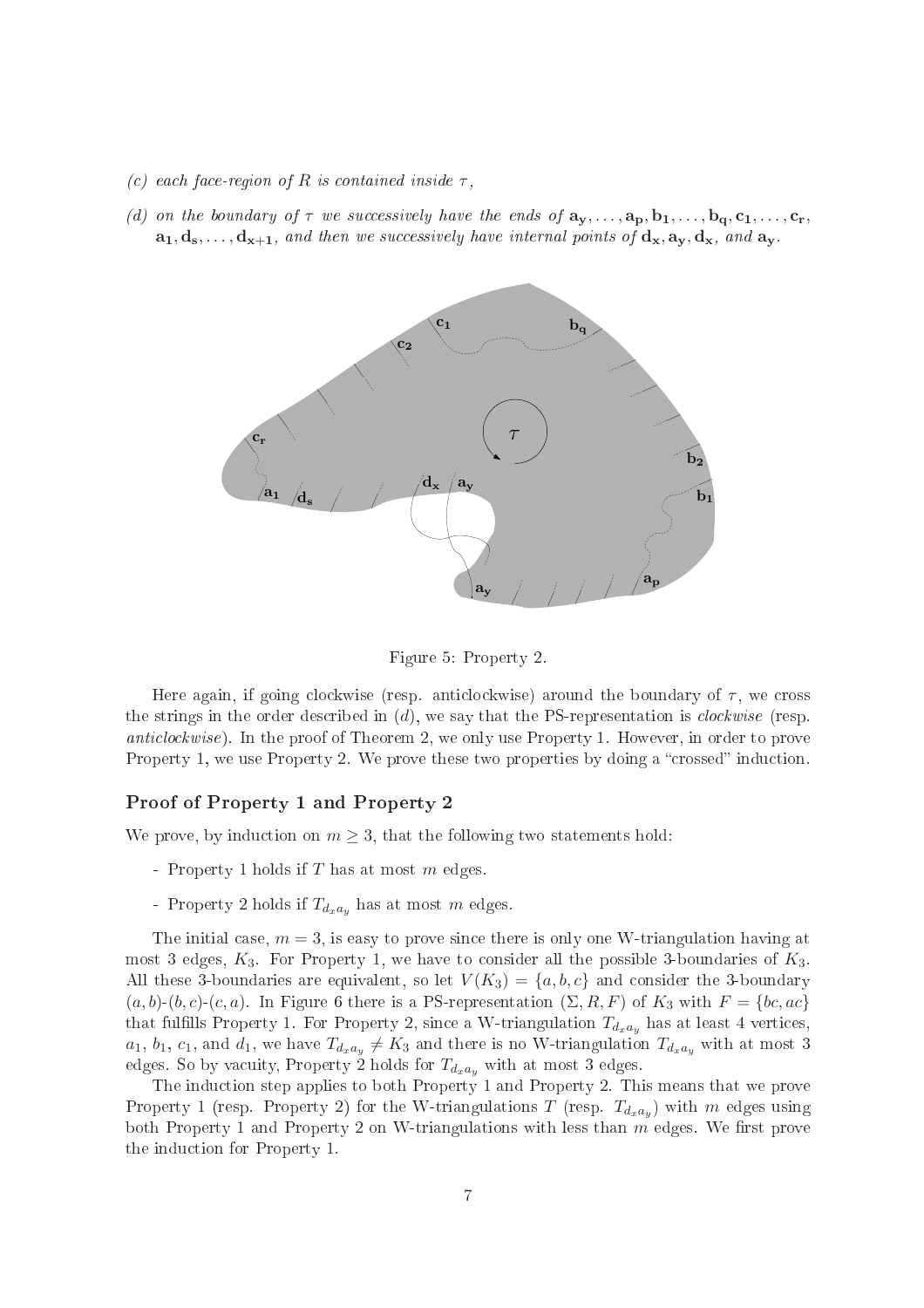

Figure 6: Initial ase for Property 1.

Case 1: Proof of Property 1 for a W-triangulation T with m edges. Let  $(a_1, \ldots, a_p)$ - $(b_1, \ldots, b_q)$ - $(c_1, \ldots, c_r)$  be the 3-boundary of T considered. We distinguish different cases according to the existence of a chord  $a_i b_j$  or  $a_i c_j$  in T. We successively consider the case where there is a chord  $a_1b_i$ , with  $1 \, < i \, < q$ , the case where there is a chord  $a_ib_j$ , with  $1 < i < p$  and  $1 < j \le q$ , and the case where there is a chord  $a_i c_j$ , with  $1 < i \le p$  and  $1 < j < r$ . We then finish with the case where there is no chord  $a_i b_j$ , with  $1 \le i \le p$  and  $1 \leq j \leq q$  (by definition of 3-boundary, T has no chord  $a_1b_q$ ,  $a_ib_1$ , or  $a_pb_j$ ), and no chord  $a_ic_j$ , with  $1 \leq i \leq p$  and  $1 \leq j \leq r$  (by definition of 3-boundary, T has no chord  $a_p c_1, a_i c_r$ , or  $a_1 c_j$ ).



Figure 7: Case 1.1: Chord  $a_1b_i$ .

Case 1.1: There is a chord  $a_1b_i$ , with  $1 < i < q$  (see Figure 7). Let  $T_1$  (resp.  $T_2$ ) be the subgraph of  $T$  that lies inside the cycle  $(a_1,b_i,\ldots,b_q,c_2,\ldots,c_r)$  (resp.  $(a_1,a_2,\ldots,a_p,b_2,\ldots,b_i,$  $a_1$ ). By Lemma 2,  $T_1$  and  $T_2$  are W-triangulations. Since T has no chord  $a_x a_y$ ,  $b_x b_y$ , or  $c_xc_y$ ,  $(b_i,a_1)-(c_r,\ldots,c_1)-(b_q,\ldots,b_i)$  (resp.  $(a_1,\ldots,a_p)-(b_1,\ldots,b_i)-(b_ia_1))$  is a 3-boundary of  $T_1$  (resp.  $T_2$ ). Furthermore, since  $a_1a_2 \notin E(T_1)$  and  $c_1c_2 \notin E(T_2)$ ,  $T_1$  and  $T_2$  have less edges than T and Property 1 holds for  $T_1$  and  $T_2$  with the mentioned 3-boundaries. Let  $(\Sigma_1, R_1, F_1)$  (resp.  $(\Sigma_2, R_2, F_2)$ ) be a clockwise (resp. anticlockwise) PS-representation contained in the region  $\tau_1$  (resp.  $\tau_2$ ) obtained for  $T_1$  (resp.  $T_2$ ) with  $F_1 = E_o(T_1) \setminus \{a_1b_i\}$  (resp.  $F_2 = E_o(T_2) \setminus \{a_1 a_2\}$ . In Figure 8 we show how to associate these two representations to obtain  $(\Sigma, R, F)$ , an anticlockwise PS-representation of T contained in  $\tau$ . Note that the two strings  $\mathbf{a}_1$  (resp.  $\mathbf{b}_i$ ) from  $\Sigma_1$  and  $\Sigma_2$  have been linked.

We easily verify that  $(\Sigma, R, F)$  satisfies Property 1:

•  $\Sigma$  is a string representation of  $T \setminus F$  with  $F = E_o(T) \setminus \{a_1 a_2\}$ . Indeed, since  $V(T_1) \cup$  $V(T_2) = V(T)$  and  $V(T_1) \cap V(T_2) = \{a_1, b_i\}$ , every vertex  $v \in V(T)$  has exactly one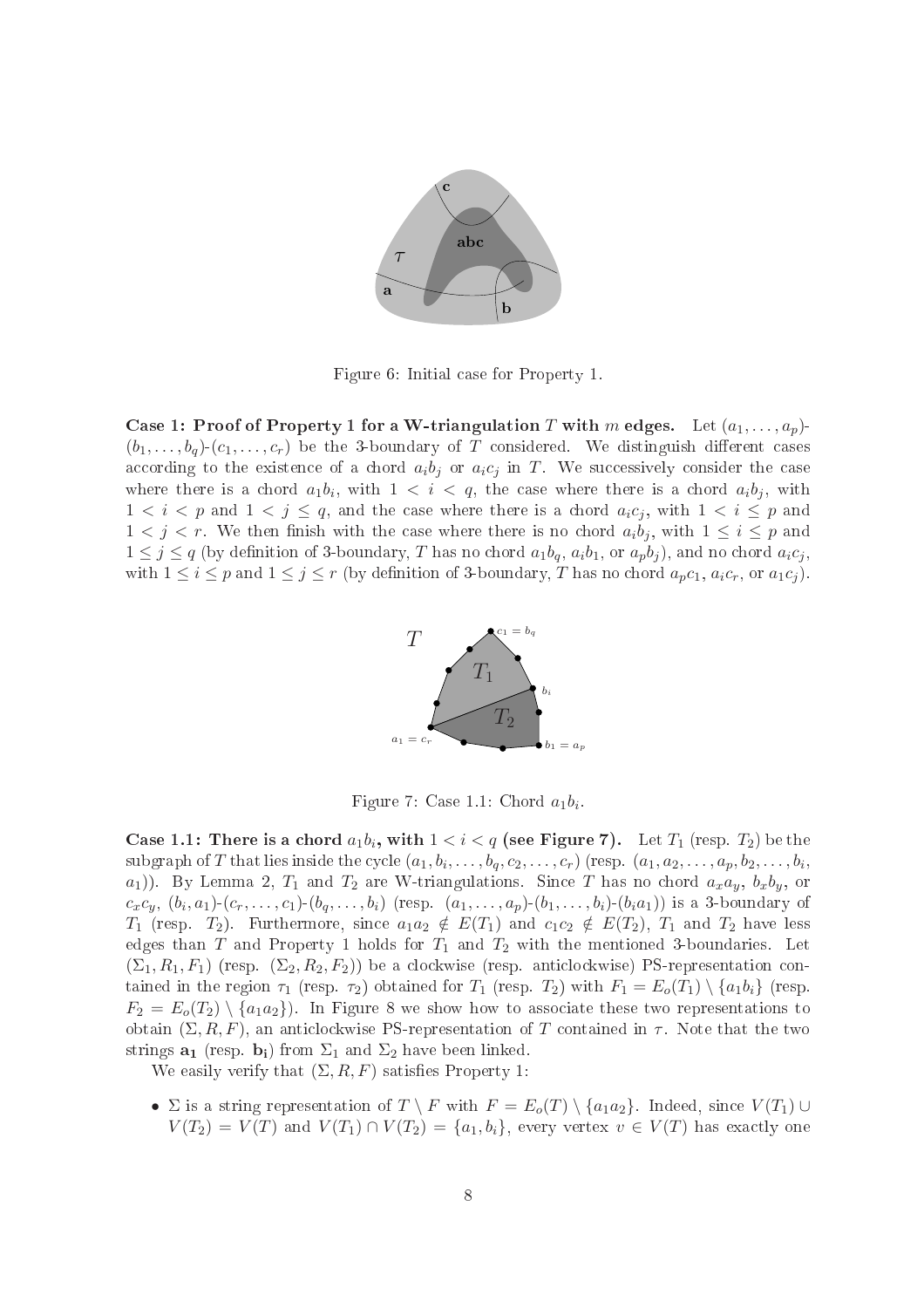

Figure 8: Case 1.1:  $(\Sigma, R, F)$ .

string in  $\Sigma$ . Furthermore, since  $(E(T_1) \setminus F_1) \cup (E(T_2) \setminus F_2) = E(T) \setminus F$ ,  $\Sigma$  is a string representation of  $T \setminus F$ .

- $\Sigma$  is a 1-string representation. The only edge that belongs to both  $T_1$  and  $T_2$  is  $a_1b_i$ . Since  $\mathbf{a}_1$  and  $\mathbf{b}_i$  cross each other in  $\Sigma_1$   $(a_1b_i \notin F_1)$  but not in  $\Sigma_2$   $(a_1b_i \in F_2)$ ,  $\mathbf{a}_1$  and  $\mathbf{b}_i$ cross exactly once in  $\Sigma$ .
- $(\Sigma, R)$  is "strong": Each inner-face of T is an inner-face in  $T_1$  or  $T_2$  and the regions  $\tau_1$ and  $\tau_2$  are disjoint (so the face-regions in  $\tau_1$  are disjoint from the face-regions in  $\tau_2$ ).

Finally we see in Figure 8 that point  $(b)$  of Property 1 is satisfied.



Figure 9: Case 1.2: Chord  $a_i b_i$ 

Case 1.2: There is a chord  $a_i b_j$ , with  $1 < i < p$  and  $1 < j \le q$  (see Figure 9). If there are several chords  $a_i b_j$ , we consider one that maximizes j, i.e., there is no chord  $a_i b_k$  with  $j < k \leq q$ . Let  $T_1$  (resp.  $T_2$ ) be the subgraph of T that lies inside the cycle  $(a_1,a_2,\ldots,a_i,b_j,\ldots,b_q,c_2,\ldots,c_r)$  (resp.  $(a_i,\ldots,a_p,b_2,\ldots,b_j,a_i)$ ). By Lemma 2,  $T_1$  and  $T_2$ are W-triangulations. Since T has no chord  $a_x a_y$ ,  $b_x b_y$ ,  $c_x c_y$ , or  $a_i b_k$  with  $k > j$ ,  $(a_1, \ldots, a_i)$ - $(a_i, b_j, \ldots, b_q)$ - $(c_1, \ldots, c_r)$  (resp.  $(a_i, b_j)$ - $(b_j, \ldots, b_1)$ - $(a_p, \ldots, a_i)$ ) is a 3-boundary of  $T_1$  (resp.  $T_2$ ). Furthermore, since  $b_1b_2 \notin E(T_1)$  and  $a_1a_2 \notin E(T_2)$ ,  $T_1$  and  $T_2$  have less edges than T and Property 1 holds for  $T_1$  and  $T_2$  with the mentioned 3-boundaries. Let  $(\Sigma_1, R_1, F_1)$  (resp.  $(\Sigma_2, R_2, F_2)$ ) be an anticlockwise (resp. clockwise) PS-representation contained in the region  $\tau_1$ (resp.  $\tau_2$ ) obtained for  $T_1$  (resp.  $T_2$ ), with  $F_1 = E_o(T_1) \setminus \{a_1 a_2\}$  (resp.  $F_2 = E_o(T_2) \setminus \{a_i b_j\}$ ). In Figure 10 we show how to associate these two representations to obtain  $(\Sigma, R, F)$ , and anticlockwise PS-representation of T contained in  $\tau$ . Note that in this construction the two strings  $\mathbf{a}_i$  (resp.  $\mathbf{b}_i$ ) from  $\Sigma_1$  and  $\Sigma_2$  have been linked.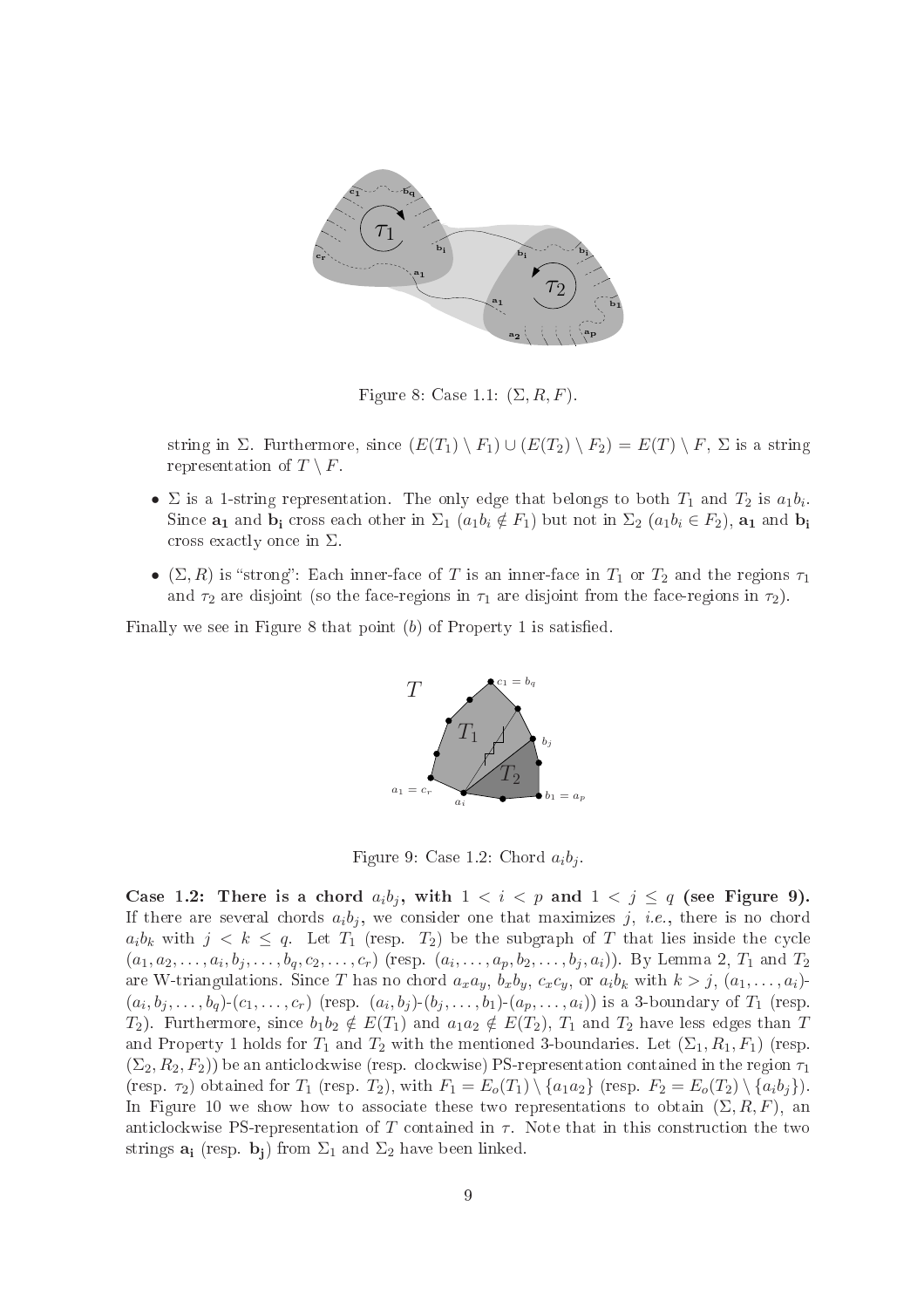

Figure 10: Case 1.2:  $(\Sigma, R, F)$ .

As in Case 1.1, we easily verify that  $(\Sigma, R, F)$  satisfies Property 1.



Figure 11: Case 1.3: Chord  $a_i c_j$ .

Case 1.3: There is a chord  $a_i c_j$ , with  $1 < i \leq p$  and  $1 < j < r$  (see Figure 11). If there are several chords  $a_i c_j$ , we consider one which maximizes i, i.e., there is no chord  $a_k c_j$  with  $i < k \leq p$ . Let  $T_1$  (resp.  $T_2$ ) be the subgraph of T that lies inside the cycle  $(a_1, a_2, \ldots, a_i, c_j, \ldots, c_r)$  (resp.  $(c_j, a_i, \ldots, a_p, b_2, \ldots, b_q, c_2, \ldots, c_j)$ ). By Lemma 2,  $T_1$  and  $T_2$ are W-triangulations. Since T has no chord  $a_x a_y$ ,  $b_x b_y$ ,  $c_x c_y$  or  $a_k c_j$  with  $k > i$ ,  $(a_1, \ldots, a_i)$ - $(a_i, c_j)$ - $(c_j, \ldots, c_r)$  (resp.  $(c_j, a_i, \ldots, a_p)$ - $(b_1, \ldots, b_q)$ - $(c_1, \ldots, c_j)$ ) is a 3-boundary of  $T_1$  (resp.  $T_2$ ). Furthermore, since  $b_1b_2 \notin E(T_1)$  and  $a_1a_2 \notin E(T_2)$ ,  $T_1$  and  $T_2$  have less edges than T and Property 1 holds for  $T_1$  and  $T_2$  with the mentioned 3-boundaries. Let  $(\Sigma_1, R_1, F_1)$ (resp.  $(\Sigma_2, R_2, F_2)$ ) be an anticlockwise PS-representation contained in the region  $\tau_1$  (resp.  $\tau_1$ ) obtained for  $T_1$  (resp.  $T_2$ ), with  $F_1 = E_o(T_1) \setminus \{a_1a_2\}$  (resp.  $F_2 = E_o(T_2) \setminus \{c_ja_i\}$ ). In Figure 12 we show how to associate these two representations to obtain  $(\Sigma, R, F)$ , an anticlockwise PS-representation of T contained in  $\tau$ . Note that in this construction the two strings  $\mathbf{a}_i$  (resp.  $\mathbf{c}_i$ ) from  $\Sigma_1$  and  $\Sigma_2$  have been linked.

As in Case 1.1, we easily verify that  $(\Sigma, R, F)$  satisfies Property 1.

Case 1.4: There is no chord  $a_i b_j$ , with  $1 \leq i \leq p$  and  $1 \leq j \leq q$ , and no chord  $a_i c_j$ , with  $1 \leq i \leq p$  and  $1 \leq j \leq r$  (see Figure 13). In this case we consider the adjacent path  $(d_1,\ldots,d_s,a_1)$  (see Figure 4) of T with respect to its 3-boundary,  $(a_1,\ldots,a_p)(b_1,\ldots,b_q)$  $(c_1, \ldots, c_r)$ . Consider the edge  $d_s a_y$ , with  $1 \lt y \leq p$  and which minimizes y. This edge exists since, by definition of the adjacent path,  $d_s$  is adjacent to some vertex  $a_y$  with  $y > 1$ . The W-triangulation  $T_{d_s a_y}$  having less edges than  $T$   $(a_1 a_2 \notin E(T_{d_s a_y}))$ , Property 2 holds for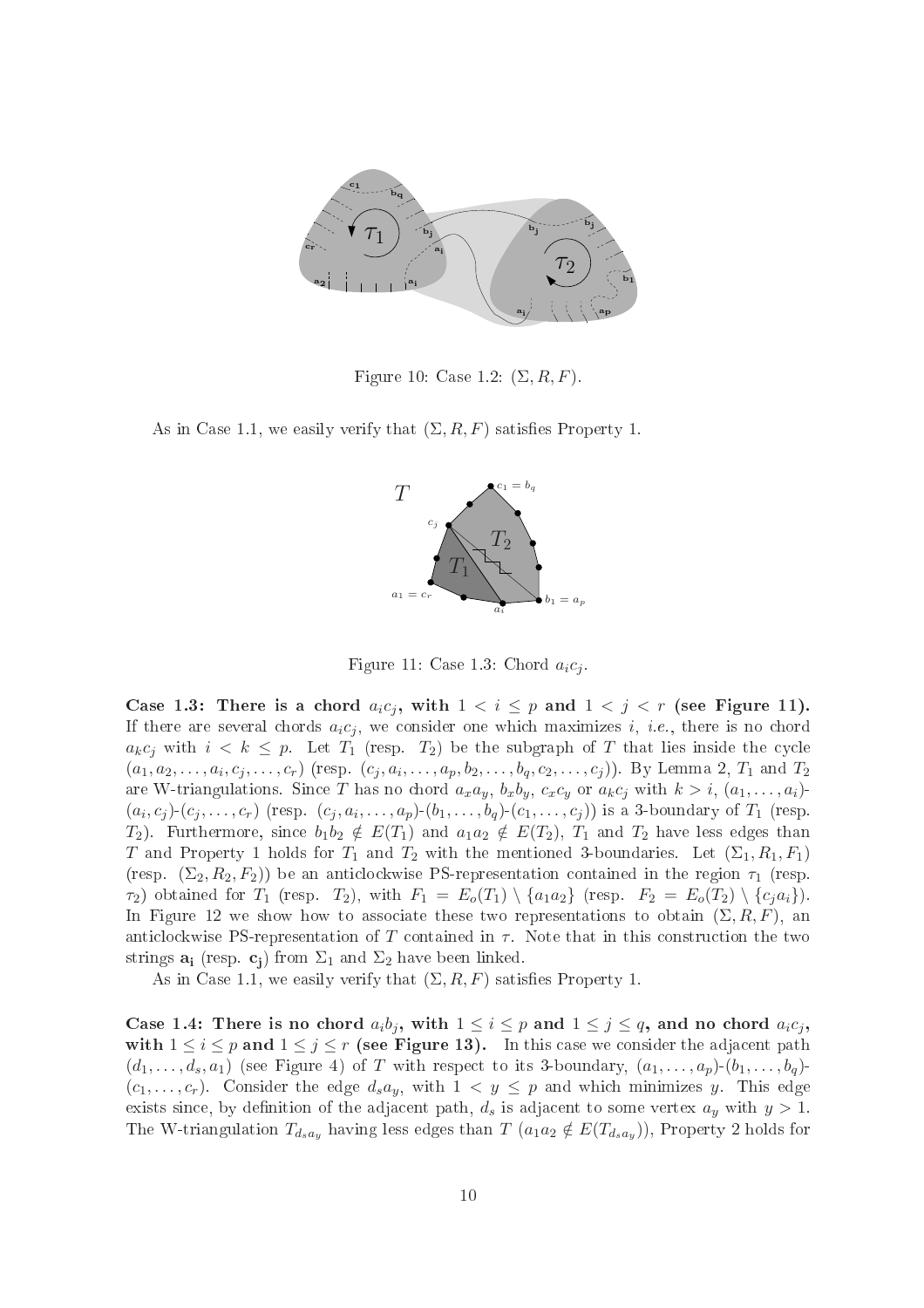

Figure 12: Case 1.3:  $(\Sigma, R, F)$ .

 $T_{d_s a_y}$ . Let  $(\Sigma', R', F')$  be an anticlockwise PS-representation almost contained in the region  $\tau'$  obtained for  $T_{d_s a_y}$ , with  $F' = E_o(T_{d_s a_y}) \setminus \{d_s a_y\}.$ 



Figure 13: Case 1.4: No chord  $a_i b_j$  or  $a_i c_j$ .

Now we distinguish two cases according to the position of  $a_y$ : either  $y = 2$  (Case 1.4.1), or  $y > 2$  (Case 1.4.2).

**Case 1.4.1:**  $y = 2$ . In Figure 14, starting from  $(\Sigma', R', F')$ , we show how to extend the string  $\mathbf{a_1} \in \Sigma'$  (in order to cross  $\mathbf{d_s}$  and  $\mathbf{a_2}$ ) and how to draw the  $(a_1, a_2, d_s)$ -region  $\mathbf{a_1} \mathbf{a_2} \mathbf{d_s}$  to obtain  $(\Sigma, R, F)$ , an anticlockwise PS-representation of T contained in a region  $\tau$ .

One can verify on Figure 14 that  $(\Sigma, R, F)$  satisfies Property 1.

**Case 1.4.2:**  $y > 2$ . Let us denote  $e_1, e_2, \ldots, e_t$  the neighbors of  $d_s$  strictly inside the cycle  $(d_s, a_1, a_2, \ldots, a_y, d_s)$ , going "from right to left" (see Figure 13). By minimality of y we have  $e_i \neq a_j$ , for all  $1 \leq i \leq t$  and  $1 \leq j \leq y$ .

Let  $T_1$  be the subgraph of T that lies inside the cycle  $(a_1, \ldots, a_y, e_1, \ldots, e_t, a_1)$ . By Lemma 2,  $T_1$  is a W-triangulation. Since the W-triangulation T has no separating 3-cycle  $(d_s, a_1, e_i), (d_s, a_y, e_i)$  or  $(d_s, e_i, e_j)$ , there exists no chord  $a_1e_i, a_ye_i$  or  $e_ie_j$  in  $T_1$ . So  $(a_2, a_1)$ - $(a_1, e_t, \ldots, e_1, a_y)$   $(a_y, \ldots, a_2)$  is a 3-boundary of  $T_1$ . Finally, since  $T_1$  has less edges than  $T(a_1d_s \notin E(T_1))$ , Property 1 holds for  $T_1$  with respect to the mentioned 3-boundary. Let  $(\Sigma_1, R_1, F_1)$  be a clockwise PS-representation contained in the region  $\tau_1$  obtained for  $T_1$ , with  $F_1 = E_0(T_1) \setminus \{a_2a_1\}.$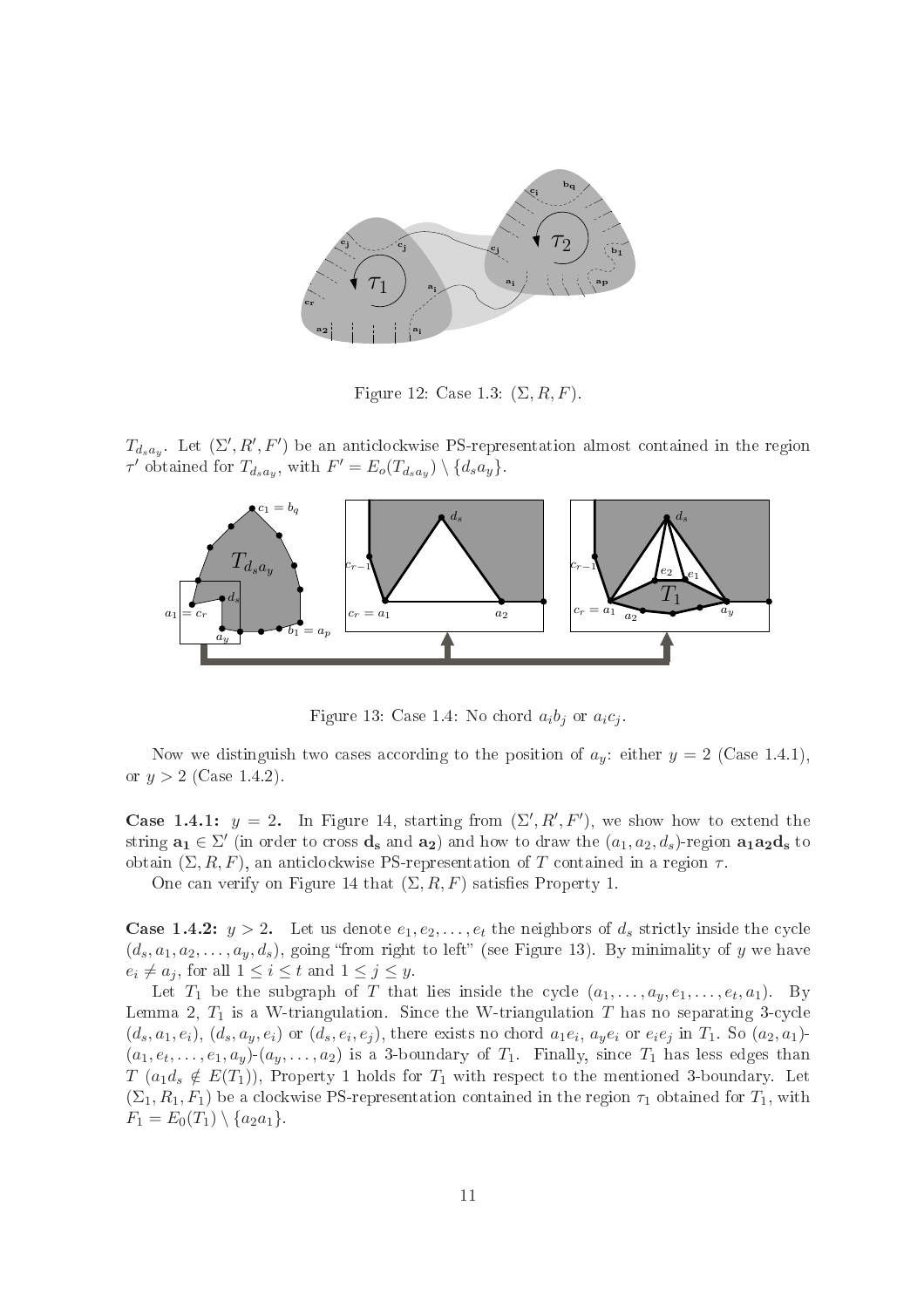

Figure 14: Case 1.4.1.

In Figure 15, starting from  $(\Sigma', R', F')$  and  $(\Sigma_1, R_1, F_1)$ , we show how to join the strings  $\mathbf{a}_1$  (resp.  $\mathbf{a}_y$ ) of  $\Sigma'$  and  $\Sigma_1$ , how to extend the strings  $\mathbf{e}_i$ , for  $1 \leq i \leq t$ , and how to draw the face-regions  $\mathbf{a}_{\mathbf{y}}\mathbf{e}_1\mathbf{d}_{\mathbf{s}}, \mathbf{e}_{\mathbf{t}}\mathbf{a}_1\mathbf{d}_{\mathbf{s}},$  and  $\mathbf{e}_{\mathbf{i}}\mathbf{e}_{\mathbf{i}-1}\mathbf{d}_{\mathbf{s}},$  for  $2 \leq i \leq t$ , in order to obtain  $(\Sigma, R, F)$ , an anticlockwise PS-representation of T contained in a region  $\tau$ .



Figure 15: Case 1.4.2.

We verify that  $(\Sigma, R, F)$  satisfies Property 1:

•  $\Sigma$  is a string representation of  $T \setminus F$  with  $F = E_o(T) \setminus \{a_1 a_2\}$ . Indeed, since  $V(T_{d_s a_y}) \cup$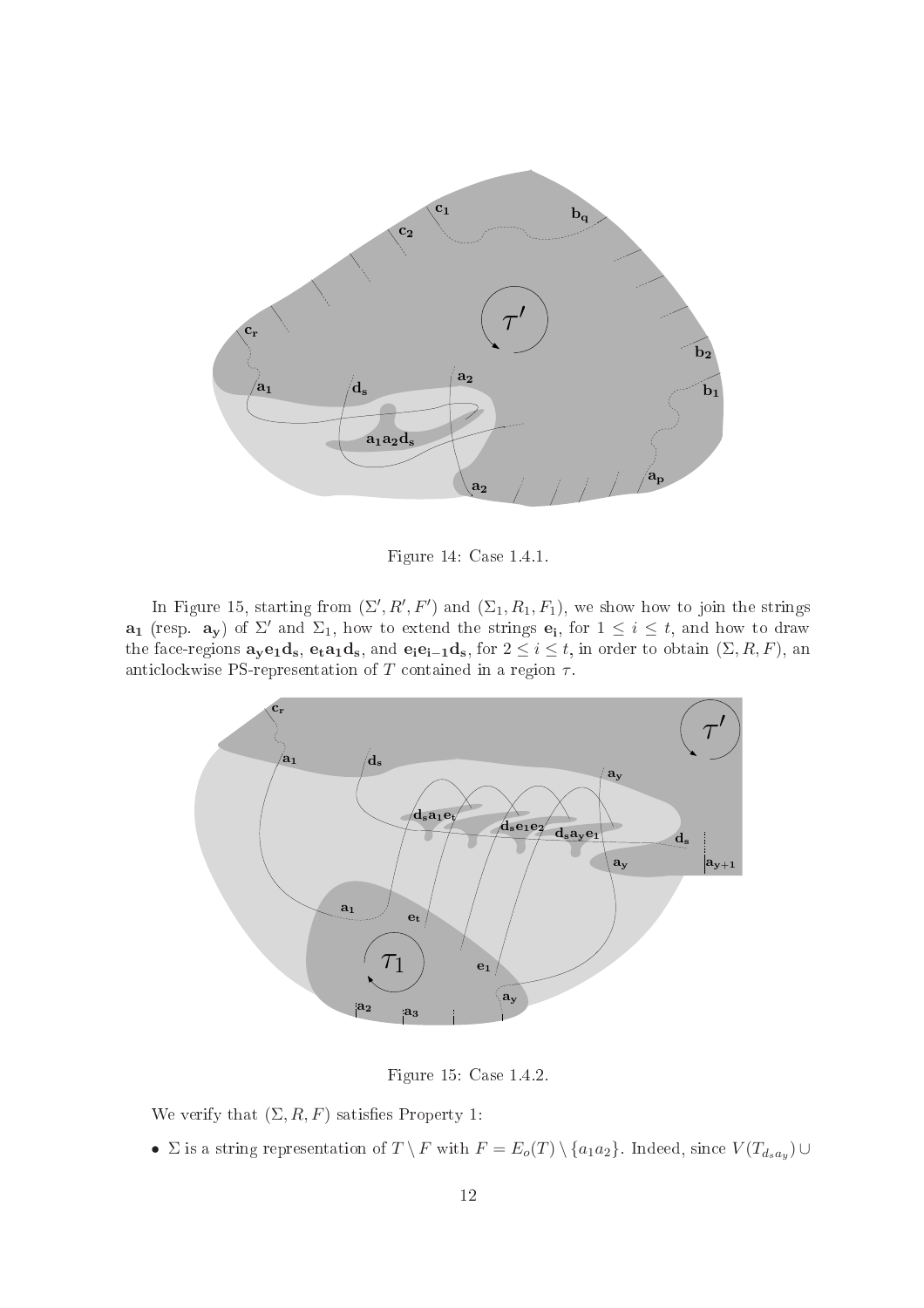$V(T_1) = V(T)$  and  $V(T_{d_s a_y}) \cap V(T_1) = \{a_1, a_y\}$ , every vertex  $v \in V(T)$  has exactly one string in  $\Sigma$ . Furthermore, since  $E(T) \setminus F = (E(T_{d_s a_y}) \setminus F') \cup (E(T_1) \setminus F_1) \cup$  ${a_ye_1, e_t a_1, d_sa_1} \cup {e_ie_{i-1} | i \in [2, t]} \cup {d_se_i | i \in [1, t]}, \Sigma \text{ is a string representation of }$  $T \setminus F$ .

- $\Sigma$  is a 1-string representation. Indeed  $T_{d_s a_y}$  and  $T_1$  do not have common edges, and the new crossings added correspond to edges missing in both  $E(T_{d_s a_y}) \setminus F'$  and  $E(T_1) \setminus F_1$ .
- $(\Sigma, R)$  is "strong": The only inner-faces of T not in  $T_{d_s a_y}$  nor in  $T_1$  are the faces  $d_s a_y e_1$ ,  $d_s a_1 e_t$  and  $d_s e_i e_{i+1}$ , with  $1 \leq i < t$ . These faces correspond to the new face-regions.

Finally we see in Figure 15 that point  $(b)$  of Property 1 is satisfied.

So Property 1 holds for any W-triangulation  $T$  with  $m$  edges and this concludes the proof of Case 1.

Case 2: Proof of Property 2 for a W-triangulation  $T_{d_x a_y}$  with m edges. Recall that the W-triangulation  $T_{d_xa_y}$  is a subgraph of a W-triangulation  $T$  with 3-boundary  $(a_1, \ldots, a_p)(b_1, \ldots, b_q)(c_1, \ldots, c_r)$ . Moreover, T has no chord  $a_ib_j$  or  $a_ic_j$  and its adjacent path is  $(d_1, \ldots, d_s, a_1)$ , with  $s \geq 1$ . We distinguish the case where  $d_x a_y = d_1 a_p$  and the case where  $d_x a_y \neq d_1 a_p$ .



Figure 16: Case 2.1:  $T_{d_x a_y} = T_{d_1 a_p}$ .

**Case 2.1:**  $d_x a_y = d_1 a_p$  (see Figure 16). Let  $T_1$  be the subgraph of  $T_{d_1 a_p}$  that lies inside the cycle  $(a_1, d_s, \ldots, d_1, b_2, \ldots, b_q, c_2, \ldots, c_r)$ . By Lemma 2,  $T_1$  is a W-triangulation. This W-triangulation has no chord  $b_i b_j$ ,  $c_i c_j$ ,  $d_i d_j$ , or  $a_1 d_j$ . We consider two cases according to the existence of an edge  $d_1b_i$  with  $2 < i \leq q$ .

- If  $T_1$  has no chord  $d_1b_i$  then  $(d_1, b_2, \ldots, b_q)$ - $(c_1, \ldots, c_r)$ - $(a_1, d_s, \ldots, d_1)$  is a 3-boundary of  $T_1$ .
- If  $T_1$  has a chord  $d_1b_i$ , with  $2 < i \leq q$ , note that  $q > 2$  and that there cannot be a chord  $b_2a_1$  or  $b_2d_j$ , with  $1 < j \leq s$  (this would violate the planarity of  $T_{d_xa_y}$ , see Figure 16) So in this case,  $(b_2, d_1, \ldots, d_s, a_1)$ - $(c_r, \ldots, c_1)$ - $(b_q, \ldots, b_2)$  is a 3-boundary of  $T_1$ .

Finally, since  $T_1$  is a W-triangulation with less edges than  $T_{d_1a_p}$   $(b_1b_2 \notin E(T_1))$ , Property 1 holds for  $T_1$  with respect to at least one of the two mentioned 3-boundaries. Whichever 3boundary we consider, we obtain a PS-representation  $(\Sigma_1, R_1, F_1)$  of  $T_1$  contained in a region  $\tau_1$ , with the same following characteristics: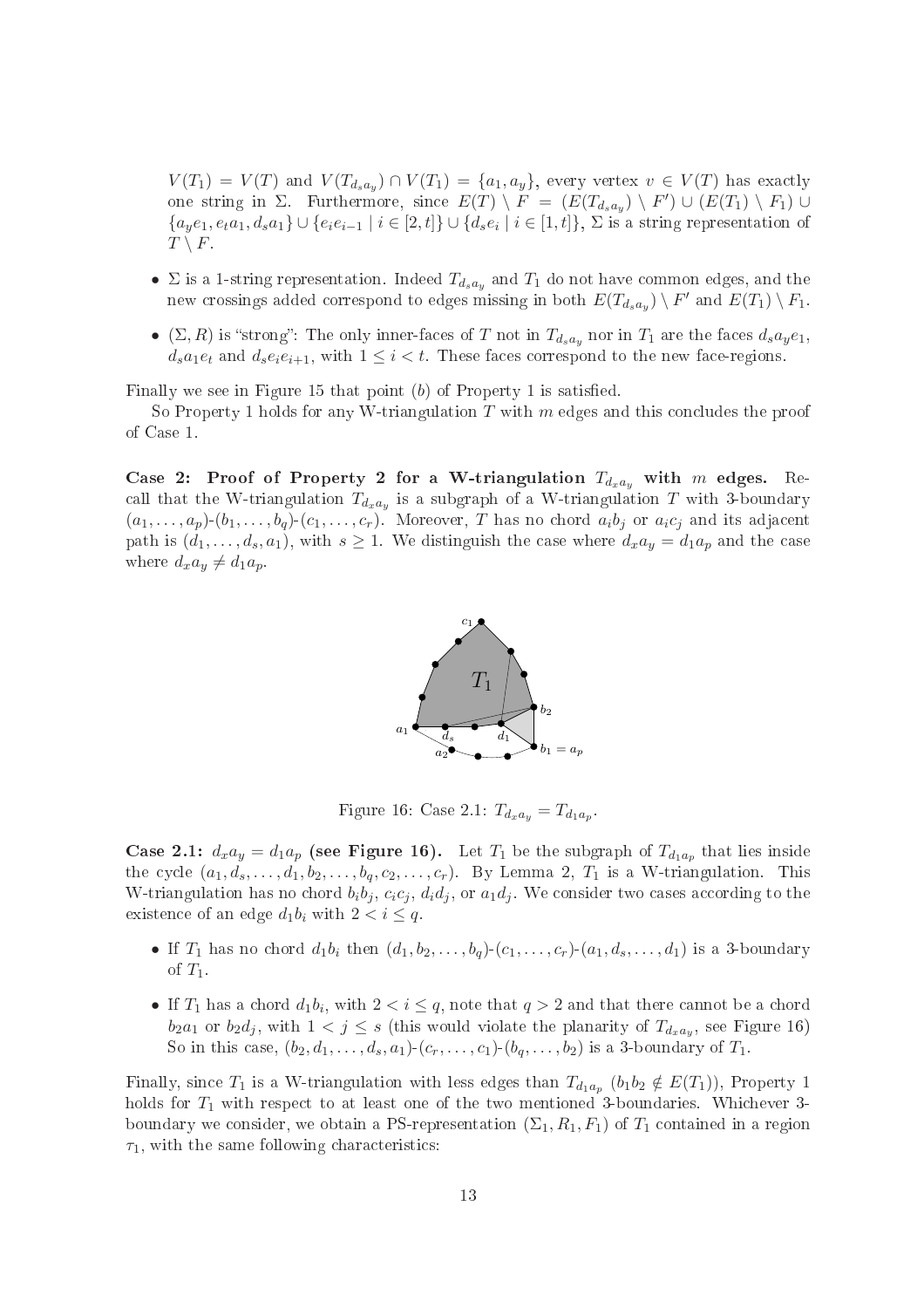- $F_1 = E_o(T) \setminus \{d_1b_2\},\,$
- in the boundary of  $\tau_1$  we successively meet the ends of  $\mathbf{d}_1, \ldots, \mathbf{d}_s, \mathbf{a}_1, \mathbf{c}_r, \ldots, \mathbf{c}_1, \mathbf{b}_q, \ldots$ b<sub>2</sub> (clockwise or anticlockwise).

In Figure 17 we modify  $(\Sigma_1, R_1, F_1)$ , by extending the strings  $\mathbf{d}_1$  and  $\mathbf{b}_2$  and by adding a new string  $\mathbf{a_p}$  and a new face-region  $\mathbf{d_1b_2a_p}$ . This leads to  $(\Sigma, R, F)$ , a PS-representation of  $T_{d_1a_p}$ contained in a region  $\tau$ .



Figure 17: Case 2.1:  $(\Sigma, R, F)$ .

We verify that  $(\Sigma, R, F)$  satisfies Property 2:

- $\Sigma$  is a 1-string representation of  $T_{d_1a_p} \setminus F$ : Indeed,  $E(T_{d_1a_p}) \setminus F$  is the disjoint union of  $E(T_1) \setminus F_1$  and  $\{a_p d_1\}.$
- $(\Sigma, R)$  is "strong": The only inner-face of  $T_{d_1a_p}$  that is not an inner-face of  $T_1$  is  $d_1a_pb_2$ , which corresponds to the new face-region  $d_1a_n b_2$ .

Finally we see in Figure 17 that the other points of Property 2 are satisfied.

**Case 2.2:**  $T_{d_x a_y} \neq T_{d_1 a_p}$ . In this case we consider an edge  $d_z a_w \in E(T_{d_x a_y})$  such that  $d_z a_w \neq d_x a_y$ . Among all the possible edges  $d_z a_w$  we choose the one that first maximizes z and then minimizes w. Such an edge necessarily exists and actually one can see that  $d_z = d_x$ or  $d_z = d_{x-1}$ . Indeed, if  $d_x = d_1$  there is at least one edge  $d_1 a_w$  with  $w > y$ , the edge  $d_1 a_p$ . If  $x > 1$ , it is clear by definition of the adjacent path that the vertex  $d_{x-1}$  is adjacent to at least one vertex  $a_w$  with  $w \geq y$ .

By Lemma 2,  $T_{d_z a_w}$  is a W-triangulation. Since  $d_x a_y \notin E(T_{d_z a_w})$ , the W-triangulation  $T_{d_z a_w}$  has less edges than  $T_{d_x a_y}$ , and so Property 2 holds for  $T_{d_z a_w}$ . Let  $(\Sigma', R', F')$  be an anticlockwise PS-representation almost contained in the region  $\tau'$  obtained for  $T_{d_z a_w}$ , with  $F' = E_o(T_{d_za_w}) \setminus \{d_za_w\}.$ 

We distinguish 4 cases according to the edge  $d_za_w$ . When  $z = x$  we consider the case where  $w = y + 1$  and the case where  $w > y + 1$ . When  $z = x - 1$  we consider the case where  $w = y$  and the case where  $w > y$ .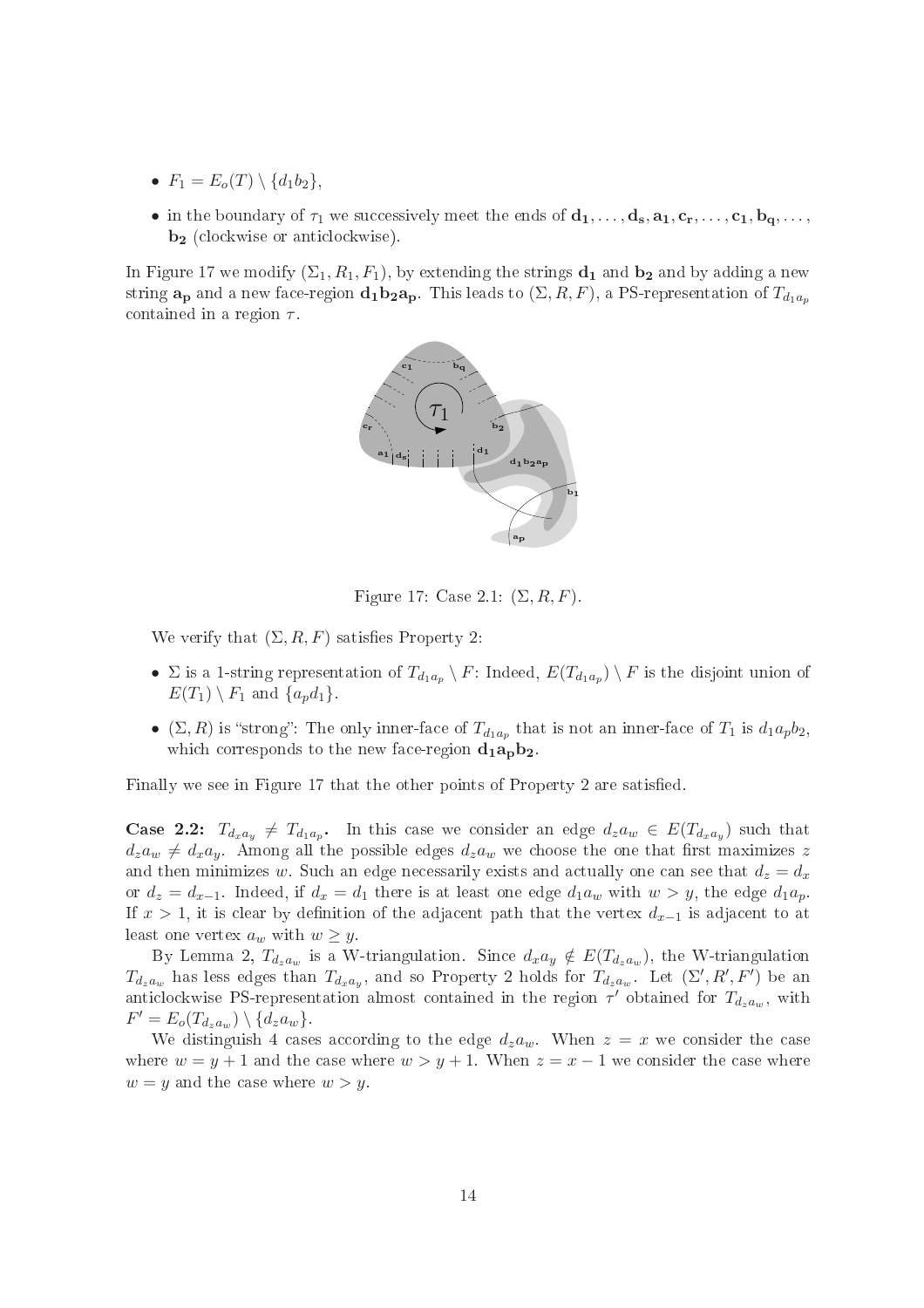

Figure 18: Case 2.2.1:  $z = x$  and  $w = y + 1$ .



Figure 19: Case 2.2.1:  $(\Sigma, R, F)$ .

**Case 2.2.1:**  $T_{d_x a_y} \neq T_{d_1 a_p}, z = x$  and  $w = y + 1$  (see Figure 18). In Figure 19 we modify  $(\Sigma', R', F')$ , by adding a new string  $\mathbf{a}_{\mathbf{y}}$  and a new face-region  $\mathbf{a}_{\mathbf{y}} \mathbf{a}_{\mathbf{w}} \mathbf{d}_{\mathbf{x}}$ . This leads to  $(\Sigma, R, F)$ , an anticlockwise PS-representation of  $T_{d_xa_y}$  almost contained in a region  $\tau$ .

We verify that  $(\Sigma, R, F)$  satisfies Property 2:

- $\Sigma$  is a 1-string representation of  $T_{d_x a_y} \setminus F$ : Indeed,  $E(T_{d_x a_y}) \setminus F$  is the disjoint union of  $E(T_{d_za_w}) \setminus F'$  and  $\{d_xa_y\}$ .
- ( $\Sigma, R$ ) is "strong": The only inner-face of  $T_{d_x a_y}$  that is not an inner-face of  $T_{d_z a_w}$  is  $d_x a_y a_w$ , which corresponds to the new face-region  $d_x a_v a_w$

Finally we see in Figure 19 that the other points of Property 2 are satisfied.

Case 2.2.2:  $z = x - 1$  and  $w = y$  (see Figure 20). In Figure 21, we modify  $(\Sigma', R', F')$ by extending the string  $\mathbf{d}_{\mathbf{x}}$  and by adding a new face-region  $\mathbf{d}_{\mathbf{x}}\mathbf{d}_{\mathbf{z}}\mathbf{a}_{\mathbf{v}}$ . This leads to  $(\Sigma, R, F)$ , an anticlockwise PS-representation of  $T_{d_x a_y}$  almost contained in a region  $\tau.$ 

We verify that  $(\Sigma, R, F)$  satisfies Property 2:

•  $\Sigma$  is a 1-string representation of  $T_{d_xa_y} \setminus F$ : Indeed,  $E(T_{d_xa_y}) \setminus F$  is the disjoint union of  $E(T_{d_za_w}) \setminus F'$  and  $\{d_xd_z, d_xa_y\}.$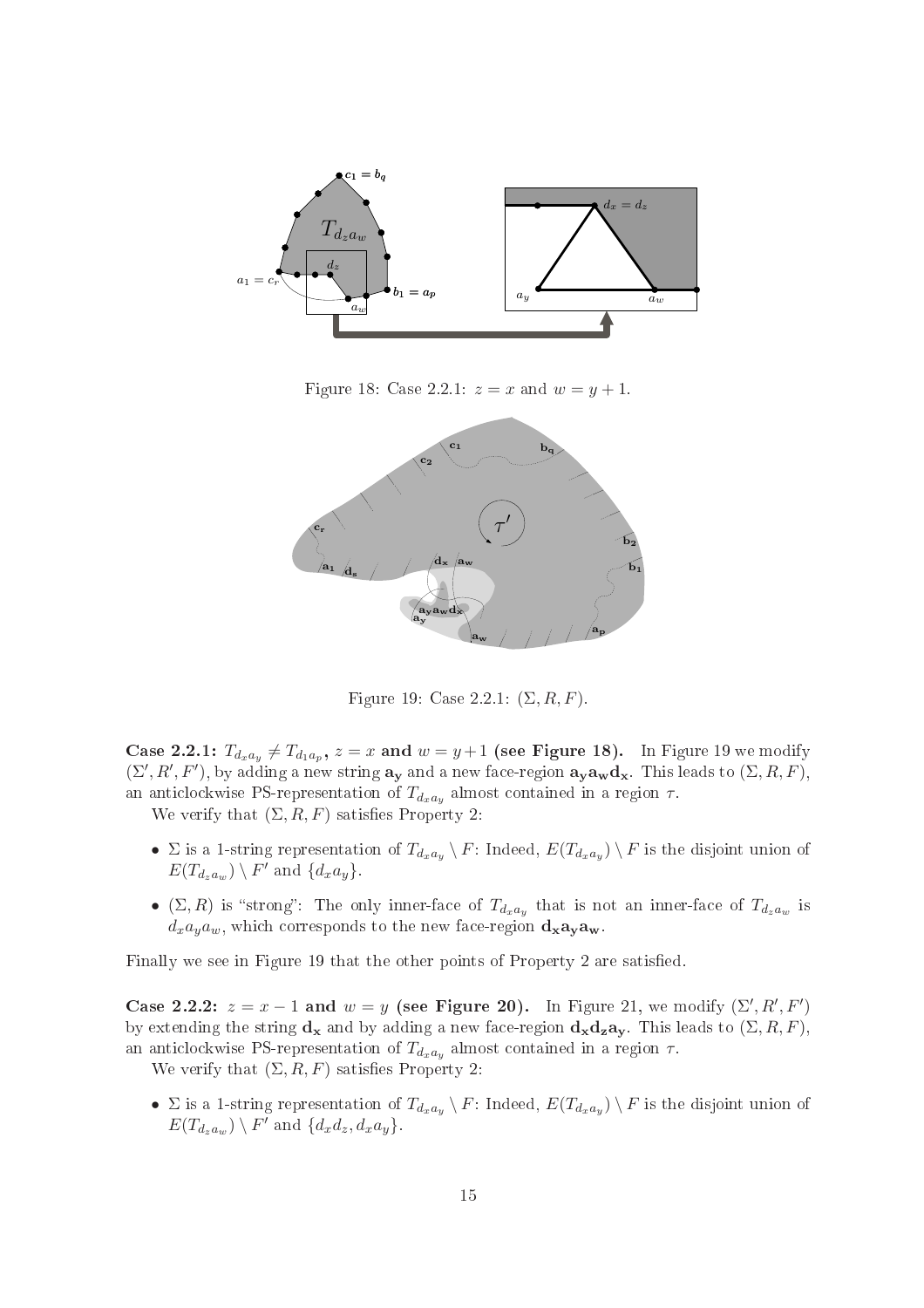

Figure 20: Case 2.2.2:  $T_{d_x a_y} \neq T_{d_1 a_p}, z = x - 1$  and  $w = y$ .



Figure 21: Case 2.2.2:  $(\Sigma, R, F)$ .

• ( $\Sigma, R$ ) is "strong": The only inner-face of  $T_{d_x a_y}$  that is not an inner-face of  $T_{d_z a_w}$  is  $d_x d_z a_y$ , which corresponds to the new face-region  $\mathbf{d_x d_z a_y}$ .

Finally we see in Figure 21 that the other points of Property 2 are satisfied.

Case 2.2.3:  $z = x$  and  $w > y + 1$  (see Figure 22). Let us denote  $e_1, e_2, \ldots, e_t$  the neighbors of  $d_x$  strictly inside the cycle  $(d_x, a_y, \ldots, a_w, d_x)$ , going "from right to left" (see Figure 22). Since there is no chord  $a_i a_j$  we have  $t \geq 1$ . Furthermore by minimality of w we have  $e_i \neq a_j$ , for all  $1 \leq i \leq t$  and  $y \leq j \leq w$ . Let  $T_1$  be the subgraph of  $T_{d_x a_y}$  that lies inside the cycle  $(a_y, \ldots, a_w, e_1, \ldots, e_t, a_y)$ . By Lemma 2,  $T_1$  is a W-triangulation. Since the W-triangulation  $T_{d_xa_y}$  has no separating 3-cycle  $(d_x,a_w,e_i)$  or  $(d_x,e_i,e_j),$  there exists no chord  $a_w e_i$  or  $e_i e_j$  in  $T_1$ . With the fact that  $t \geq 1$ , we know that  $(e_t, a_y)$   $(a_y, \ldots, a_w)$ - $(a_w, e_1, \ldots, e_t)$ is a 3-boundary of  $T_1$ . Finally, since  $T_1$  has less edges than  $T_{d_x a_y}$   $(d_x a_y \notin E(T_1))$ , Property 1 holds for  $T_1$  with respect to the mentioned 3-boundary. Let  $(\Sigma_1, R_1, F_1)$  be an anticlockwise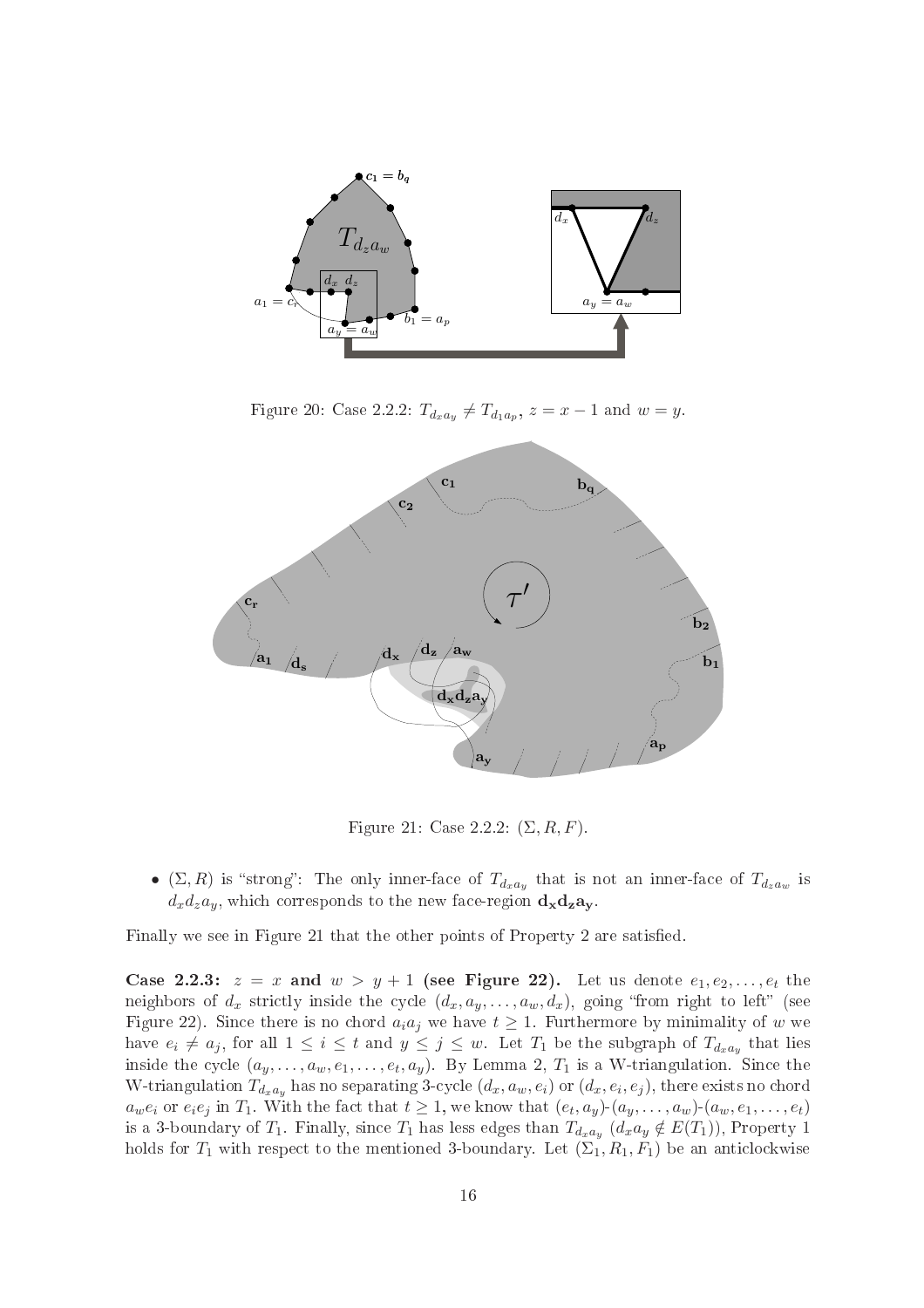

Figure 22: Case 2.2.3:  $T_{d_x a_y} \neq T_{d_1 a_p}, z = x \text{ and } w > y + 1.$ 

PS-representation contained in the region  $\tau_1$  obtained for  $T_1$ , with  $F_1 = E_0(T_1) \setminus \{e_t a_y\}$ .

In Figure 23, starting from  $(\Sigma', R', F')$  and  $(\Sigma_1, R_1, F_1)$ , we show how to join the strings  $\mathbf{a_w}$  of  $\Sigma'$  and  $\Sigma_1$ , how to extend the string  $\mathbf{a_y}$  and the strings  $\mathbf{e_i}$ , for  $1 \leq i \leq t$ , and how to draw the face-regions  $a_y e_t d_x$ ,  $e_1 a_w d_x$ , and  $e_i e_{i-1} d_x$ , for  $1 \lt i \leq t$ , in order to obtain  $(\Sigma, R, F)$ , an anticlockwise PS-representation of  $T_{d_x a_y}$  contained in a region  $\tau$ .



Figure 23: Case 2.2.3:  $(\Sigma, R, F)$ .

We verify that  $(\Sigma, R, F)$  satisfies Property 2:

- $\Sigma$  is a 1-string representation of  $T_{d_xa_y}\backslash F$  with  $F=E_o(T_{d_xa_y})\backslash\{d_xa_y\}$ : Indeed,  $E(T_{d_xa_y})\backslash$ F is the disjoint union of  $E(T_{d_2aw}) \setminus F'$ ,  $E(T_1) \setminus F_1$ , and  $\{a_w e_1, d_x a_y\} \cup \{e_i e_{i-1} \mid i \in$  $[2, t] \cup \{d_x e_i \mid i \in [1, t]\}.$
- $\bullet$  (Σ, R) is "strong": The only inner-faces of  $T_{d_x a_y}$  that are not inner-faces in  $T_{d_z a_w}$  or  $T_1$ are  $d_x a_y e_t$ ,  $d_x a_w e_1$ , and the faces  $d_x e_i e_{i-1}$ , for  $2 \leq i \leq t$ , which correspond to the new fa
e-regions.

Finally we see in Figure 23 that the other points of Property 2 are satisfied.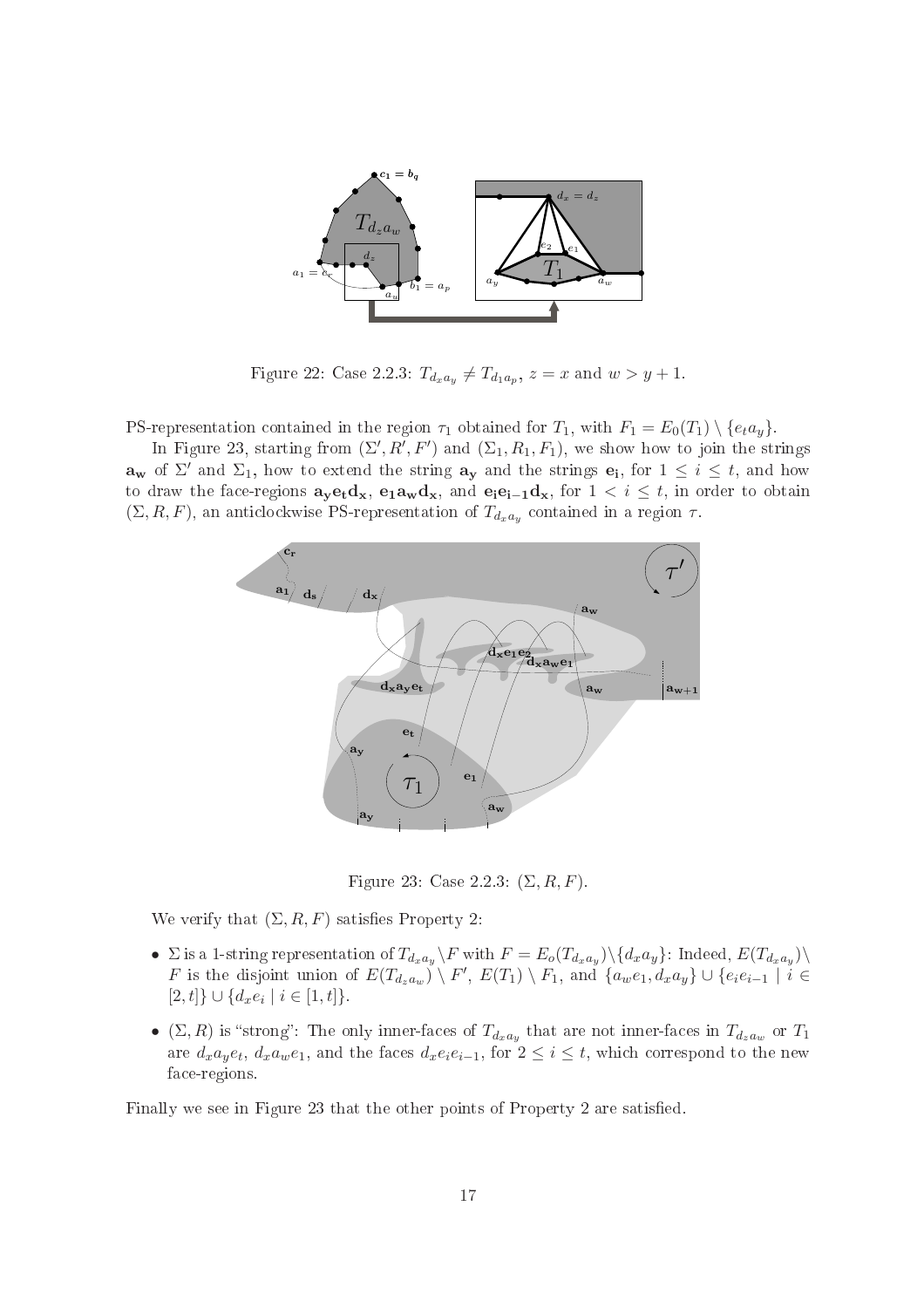

Figure 24: Case 2.2.4:  $T_{d_x a_y} \neq T_{d_1 a_p}, z = x - 1$  and  $w > y$ .

Case 2.2.4:  $z = x - 1$  and  $w > y$  (see Figure 24). Let us denote  $e_1, e_2, \ldots, e_t$  the neighbors of  $d_z$  strictly inside the cycle  $(d_z, d_x, a_y, \ldots, a_w, d_z)$ , going "from right to left" (see Figure 24). By maximality of z, there is no edge  $d_x a_w$ , so  $t \ge 1$ . Let us denote  $f_1, \ldots, f_u$  the neighbors of  $d_x$  strictly inside the cycle  $(d_x, a_y, \ldots, a_w, d_z, d_x)$ , going "from right to left" (see Figure 24). Note that  $f_1 = e_t$  and that by minimality of w, there is no edge  $d_z a_y$ , so  $u \ge 1$ .

By minimality of w (resp. maximality of z) we have  $e_i \neq a_j$  (resp.  $f_i \neq a_j$ ), for all  $1 \leq i \leq t$  (resp.  $1 \leq i \leq u$ ) and  $y \leq j \leq w$ . Let  $T_1$  be the subgraph of  $T_{d_x a_y}$  that lies inside the cycle  $(a_y, \ldots, a_w, e_1, \ldots, e_t, f_2, \ldots, f_u, a_y)$ . By Lemma 2,  $T_1$  is a W-triangulation. Since the W-triangulation  $T_{d_x a_y}$  has no separating 3-cycle  $(d_z, a_w, e_i)$ ,  $(d_z, e_i, e_j)$ ,  $(d_x, f_i, f_j)$ , or  $(d_x, f_i, a_y)$ , there exists no chord  $a_w e_i, e_i e_j, f_i f_j$ , or  $f_i a_y$  in  $T_1$ . With the fact that  $t \geq 1$ and  $u \geq 1$ , we know that  $(f_1, f_2, \ldots, f_u, a_y)$ - $(a_y, \ldots, a_w)$ - $(a_w, e_1, \ldots, e_t)$  is a 3-boundary of  $T_1$ . Finally, since  $T_1$  has less edges than  $T_{d_x a_y}$   $(d_x a_y \notin E(T_1))$ , Property 1 holds for  $T_1$  with respect to the mentioned 3-boundary. Let  $(\Sigma_1, R_1, F_1)$  be an anticlockwise PS-representation contained in the region  $\tau_1$  obtained for  $T_1$ , with  $F_1 = E_0(T_1) \setminus \{f_1, f_2\}.$ 

In Figure 25, starting from  $(\Sigma', R', F')$  and  $(\Sigma_1, R_1, F_1)$ , we show how to join the strings  $\mathbf{a}_{\mathbf{w}}$  of  $\Sigma'$  and  $\Sigma_1$ , how to extend the string  $\mathbf{d}_{\mathbf{x}}$ ,  $\mathbf{a}_{\mathbf{y}}$ , the strings  $\mathbf{e}_i$  for  $1 \leq i \leq t$ , and the strings  $\mathbf{f_i}$  for  $2 \leq i \leq u$ , and how to draw the face-regions  $\mathbf{d_z a_w e_1}$ ,  $\mathbf{d_z e_i e_{i-1}}$ , for  $2 \leq i \leq t$ ,  $d_z d_x e_t$ ,  $d_x f_i f_{i-1}$ , for  $2 \leq i \leq u$ , and  $d_x a_y f_u$  in order to obtain  $(\Sigma, R, F)$ , an anticlockwise PS-representation of  $T_{d_xa_y}$  almost contained in a region  $\tau$ .

We verify that  $(\Sigma, R, F)$  satisfies Property 2:

- $\Sigma$  is a 1-string representation of  $T_{d_xa_y}\backslash F$  with  $F=E_o(T_{d_xa_y})\backslash\{d_xa_y\}$ : Indeed,  $E(T_{d_xa_y})\backslash$ F is the disjoint union of  $E(T_{d_za_w})\backslash F'$ ,  $E(T_1)\backslash F_1$ , and  $\{d_xa_y, d_xd_z, a_we_1, a_yf_u\} \cup \{d_ze_i\}$  $i \in [1, t] \} \cup \{d_x f_i \mid i \in [1, u]\} \cup \{e_i e_{i-1} \mid i \in [2, t]\} \cup \{f_i f_{i-1} \mid i \in [2, u]\}.$
- $\bullet$  ( $\Sigma, R$ ) is "strong": The only inner-faces of  $T_{d_x a_y}$  that are not inner-faces in  $T_{d_z a_w}$  or  $T_1$ are  $d_za_we_1, d_ze_ie_{i-1}$  for  $2 \leq i \leq t$ ,  $d_zd_xe_t$ ,  $d_xf_if_{i-1}$  for  $2 \leq i \leq u$ , and  $d_xa_yf_u$ , which orrespond to the new fa
e-regions.

Finally we see in Figure 25 that the other points of Property 2 are satisfied. So, Property 2 holds for any W-triangulation  $T_{d_x a_y}$  with m edges and this completes the proofs of Property 1 and Property 2.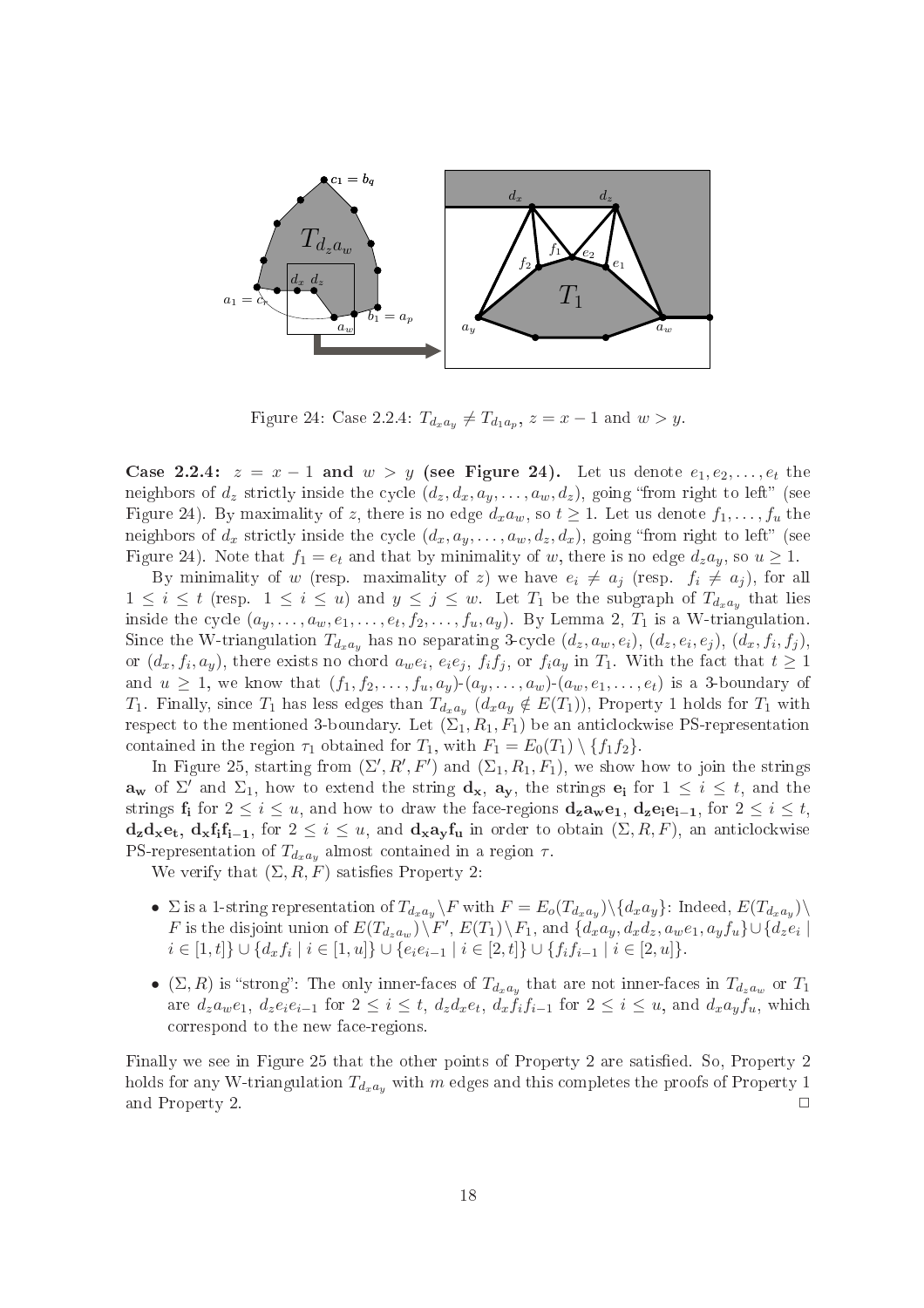

Figure 25: Case 2.2.4:  $(\Sigma, R, F)$ .

#### 4Proof in the general ase

**Theorem 3** Every triangulation T admits an S-representation  $(\Sigma, R)$ .

**Proof.** We prove this result by induction on the number of separating 3-cycles. Note that any triangulation  $T$  is 3-connected, and that if  $T$  has no separating 3-cycle, then  $T$  is 4connected and is a W-triangulation. Consequently, if  $T$  is a 4-connected triangulation whose outer-vertices are a, b, and c, then T is a W-triangulation 3-bounded by  $(a, b)$ - $(b, c)$ - $(c, a)$ . By Property 1, T admits a PS-representation  $(\Sigma, R, F)$ , with  $F = \{bc, ca\}$ , that is contained in a region  $\tau$ . Furthermore, in the boundary of  $\tau$  we successively meet the ends of **b**, **b**, **c**, **c**, **a**. To obtain an S-representation of T, it is sufficient to extend a, b, and c outside of  $\tau$  so that c rosses a and b, as depi
ted in Figure 26.



Figure 26: S-representation of T from  $(\Sigma, R, F)$ .

Suppose now that  $T$  is a triangulation that contains at least one separating 3-cycle. Consider a separating 3-cycle  $(a, b, c)$  such that there is no other separating 3-cycle lying inside. This implies that the triangulation T' induced by the vertices on and inside  $(a, b, c)$  is 4onne
ted.

Let  $T_1$  be the triangulation obtained by removing the vertices lying strictly inside  $(a, b, c)$ . Let  $T_2$  be the subgraph of T induced by the vertices lying strictly inside  $(a, b, c)$  (*i.e.*,  $T_2 =$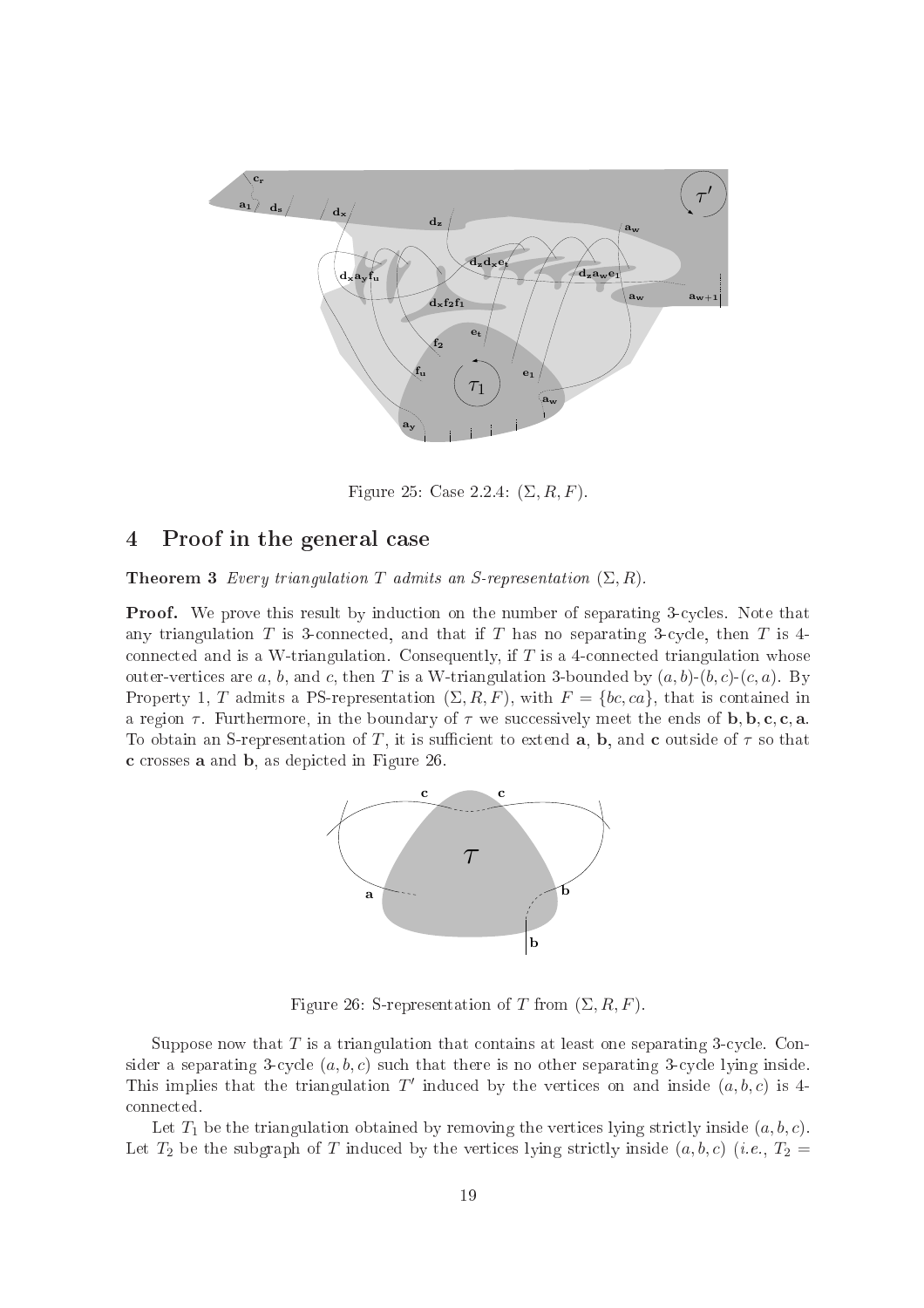$T' \setminus \{a, b, c\}$ ). In  $T_1$ , the cycle  $(a, b, c)$  is a face of the triangulation and is no more a separating 3-cycle. Thus  $T_1$  has one separating cycle less than  $T$ , and so we have by induction hypothesis that  $T_1$  admits an S-representation  $(\Sigma_1, R_1)$ . This S-representation contains a face-region **abc** corresponding to the face *abc*. Without loss of generality, say that **abc** is an  $(a, b, c)$ -region, as depi
ted in Figure 27.



Figure 27: In the S-representation  $(\Sigma_1, R_1)$  of  $T_1$ , the  $(a, b, c)$ -region abc.

Since  $T'$  is a triangulation with at least four vertices, the neighbors of any vertex  $v \in V(T')$ induce a cycle. Suppose that the vertex  $a$  (resp. b and c) has exactly one neighbor v that lies inside  $(a, b, c)$ . Then there exists a cycle  $(b, v, c)$  (resp.  $(a, v, c)$  and  $(a, v, b)$ ) in T' and consequently v is a neighbor of a, b, and c in  $T'$ . Suppose that there exists another vertex w in T', then w lies either inside the cycle  $(a, v, b)$ , inside  $(a, v, c)$ , or inside  $(b, v, c)$  and then one of these cycles is a separating 3-cycle. This is impossible by definition of  $(a, b, c)$ . So we can distinguish two cases (see Figure 28), (A) the case where  $T_2$  is a single vertex, and (B) the case where each of the vertices  $a, b$ , and  $c$  has at least two neighbors inside  $(a, b, c)$ .



Figure 28: The cases  $(A)$  and  $(B)$ .

Case (A):  $T_2$  is a single vertex v. To obtain an S-representation  $(\Sigma, R)$  of T (see Figure 29), we add a string **v** in  $(\Sigma_1, R_1)$ . Since  $E(T) \setminus E(T_1) = \{va, vb, vc\}$  this string **v** crosses a, b, c. Moreover, we also define three disjoint face-regions acv, vbc, vab that correspond respectively to the faces *acv*, *vbc*, *vab*.

Since  $(\Sigma_1, R_1)$  is an S-representation of  $T_1$  and since **v**, acv, vbc, vab are drawn inside abc, it is clear that  $(\Sigma \cup \{v\}, \{R \setminus \{abc\}) \cup \{acv, vbc, vab\})$  is an S-representation of T.

Case (B): Each of the vertices a, b, and c has at least two neighbors inside  $(a, b, c)$ . There exists a cycle  $(c, a_1, \ldots, a_p, b)$  (resp.  $(a, b_1, \ldots, b_q, c)$  and  $(b, c_1, \ldots, c_r, a)$ ) in T' whose vertices are exactly the neighbors of a (resp. b and c). We already know that  $p > 1, q > 1, r > 1$ and that  $a_p = b_1$ ,  $b_q = c_1$ , and  $c_r = a_1$ . Moreover, since  $b_1$  and  $c$  (resp.  $c_1$  and  $a$ , and  $a_1$  and b) are the only two common neighbors of a and b (resp. b and c, and a and c) in T' (otherwise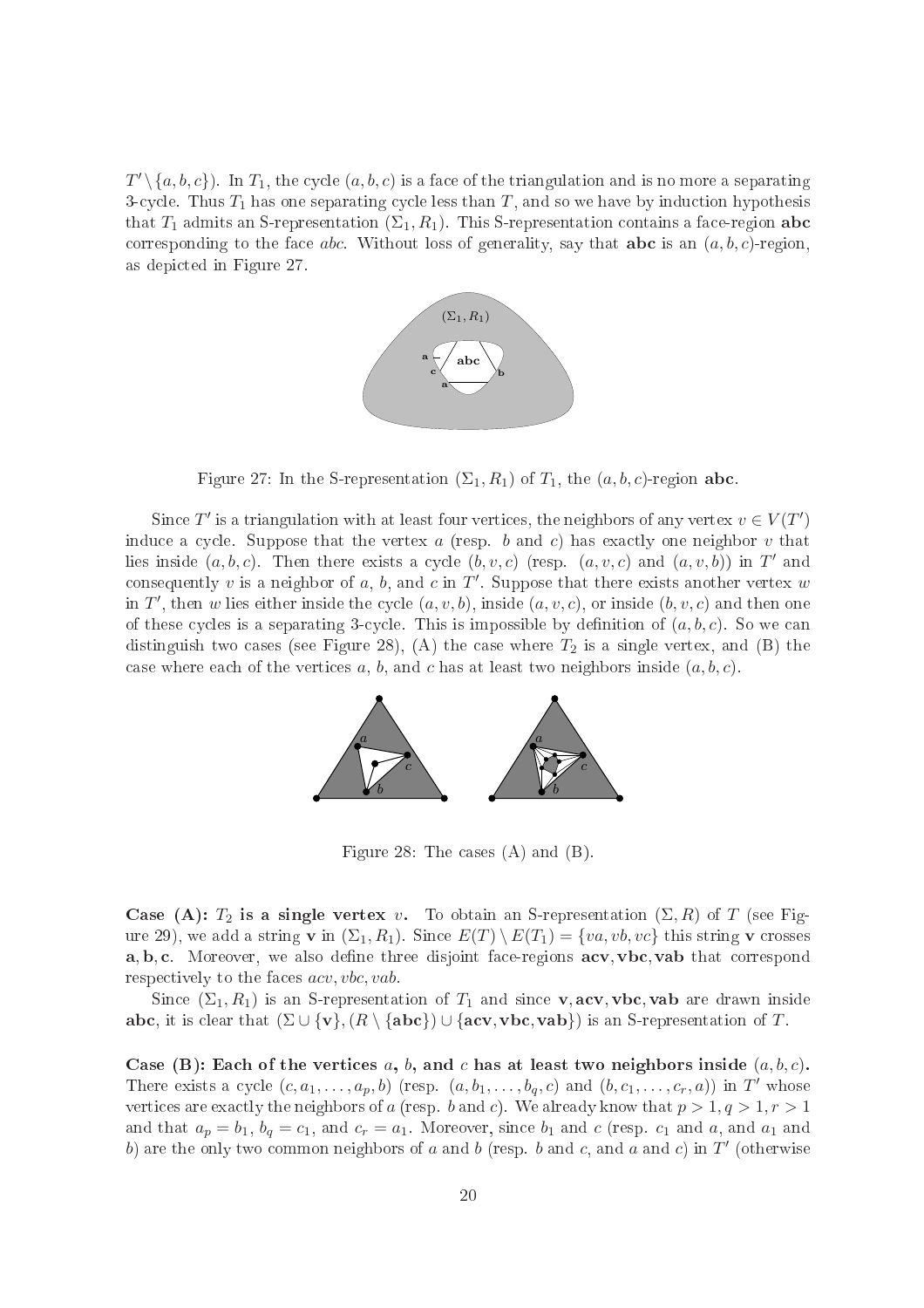

Figure 29: Case  $(A)$ : Modifications inside **abc**.

there would be a separating 3-cycle) then  $(a_1, \ldots, a_p = b_1, \ldots, b_q = c_1, \ldots, c_r = a_1)$  is a cycle. This implies from Lemma 2 that  $T_2$  is a W-triangulation.

Suppose that there exists an edge  $a_i a_j$  (resp.  $b_i b_j, c_i c_j$ ) with  $1 < i+1 < j \leq p$  (resp.  $1 < i+1$ )  $1 < j \le q$ ,  $1 < i+1 < j \le r$ ). Then, the cycle  $(a, a_i, a_j)$  (resp.  $(b, b_i, b_j)$ ,  $(c, c_i, c_j)$ ) would be a separating 3-cycle of T'. Consequently,  $T_2$  is 3-bounded by  $(a_1, \ldots, a_p)$ - $(b_1, \ldots, b_q)$ - $(c_1, \ldots, c_r)$ . With respect to this 3-boundary,  $T_2$  has an anticlockwise PS-representation  $(\Sigma_2, R_2, F_2)$ , with  $F_2 = E_o \setminus \{a_1 a_2\}$  (c.f. Property 1). Let  $\tau_2$  be a region of **abc** containing this representation.

Since abc is an  $(a, b, c)$ -region, on its boundary we successively cross  $a, a, b, b, c, a$  and c when going anticlockwise (by doing an axial symmetry if necessary).

In Figure 30, starting from  $(\Sigma_1, R_1)$  and  $(\Sigma_2, R_2)$  we obtain  $(\Sigma, R)$ . We extend the strings  $a_2, \ldots, a_p, b_1, \ldots, b_q, c_1, \ldots, c_r$  to obtain the crossings that correspond to the edges in the set  $E(T) \setminus (E(T_1) \cup (E(T_2) \setminus F_2)) = \{aa_i \mid i \in [1, p]\} \cup \{bb_i \mid i \in [1, q]\} \cup \{cc_i \mid i \in [1, r]\} \cup \{a_i a_{i+1} \mid c_i \in [1, q]\}$  $i \in [2, p-1] \cup \{b_i b_{i+1} \mid i \in [1, q-1]\} \cup \{c_i c_{i+1} \mid i \in [1, r-1]\}.$  We also define face-regions for the faces in the set  $\{abb_1,aca_1, bcc_1\} \cup \{aa_ia_{i+1} \mid i \in [1,p-1]\} \cup \{bb_i\}_{i+1} \mid i \in [1,q-1]\} \cup \{cc_ic_{i+1} \mid i \in [1,q-1]\}$  $i \in [1, r - 1]$ .

Since  $(\Sigma_1, R_1)$  is an S-representation of  $T_1$  and  $(\Sigma_2, R_2, F_2)$  is a PS-representation of  $T_2$ ,  $(\Sigma, R, F)$  is an S-representation of T.

- $\Sigma$  is a 1-string representation of T: Indeed, we added all the crossings corresponding to the edges in  $E(T) \setminus (E(T_1) \cup (E(T_2) \setminus F_2)).$
- $(\Sigma, R)$  is "strong": Indeed, we added all the face-regions corresponding to the inner-faces of T that are neither in  $T_1$  nor in  $T_2$ .

Consequently, every triangulation admits an S-representation, whi
h proves Theorem 3 and then Theorem 2.  $\Box$ 

### 5**Conclusion**

The first and the second author recently improved the result presented in this article by proving Conjecture  $1\left[2\right]$ . For this they use the same decomposition of triangulation but their notion of face-region is quite different. One should also mention that their construction does not orrespond to a stret
hing of the 1-string representation presented here.

Finally, an interesting question is whether the result presented here holds for other surfa
es. For example, does any graph embedded on <sup>a</sup> surfa
e S have a 1-string representation on S ?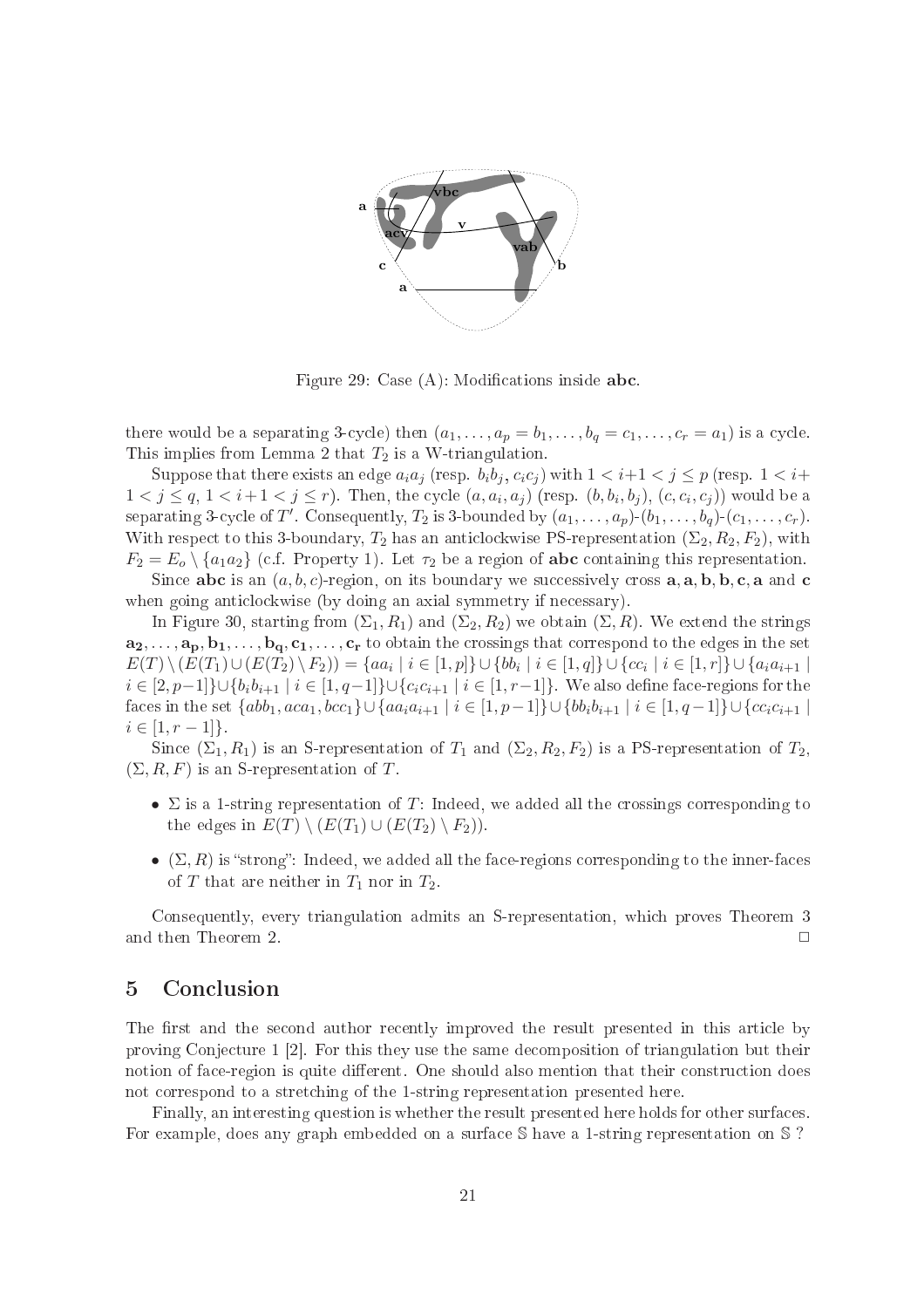

Figure 30: Case  $(B)$ : Modifications inside abc.

- [1] N. de Castro, F. Cobos, J.C. Dana, A. Márquez, and M. Noy. Triangle-free planar graphs as segment intersection graphs. J. Graph Algorithms Appl.,  $6(1)$ : 7-26, 2002.
- [2] J. Chalopin and D. Gonçalves Every planar graph is the intersection graph of segments in the plane. Proceedings of the 41st Annual ACM Symposium on Theory of Computing, 2009.
- [3] G. Ehrlich, S. Even, and R.E. Tarjan. Intersection Graphs of Curves in the Plane. J. Combin. Theory. Ser. B  $21:8-20$ , 1976.
- [4] H. de Fraysseix, P. Ossona de Mendez, and J. Pach. Representation of planar graphs by segments. Intuitive geometry (Szeged, 1991), Colloq. Math. Soc. János Bolyai, 63:109-117, 1994.
- [5] H. de Fraysseix, and P. Ossona de Mendez. Intersection Graphs of Jordan Arcs. DIMACS Series in Discrete Mathematics and Theoretical Computer Science, 49:11-28, 1999.
- [6] H. de Fraysseix and P. Ossona de Mendez. Representations by contact and intersection of segments.  $Algorithmica, 47(4):453–463, 2007.$
- [7] D. Gonçalves. Edge-Partition of Planar Graphs into two Outerplanar Graphs. Proceedings of the 37th Annual ACM Symposium on Theory of Computing, 504-512, 2005.
- [8] I.B.-A. Hartman, I. Newman, R. Ziv. On grid intersection graphs. Discrete Math., 87(1):4152, 1991.